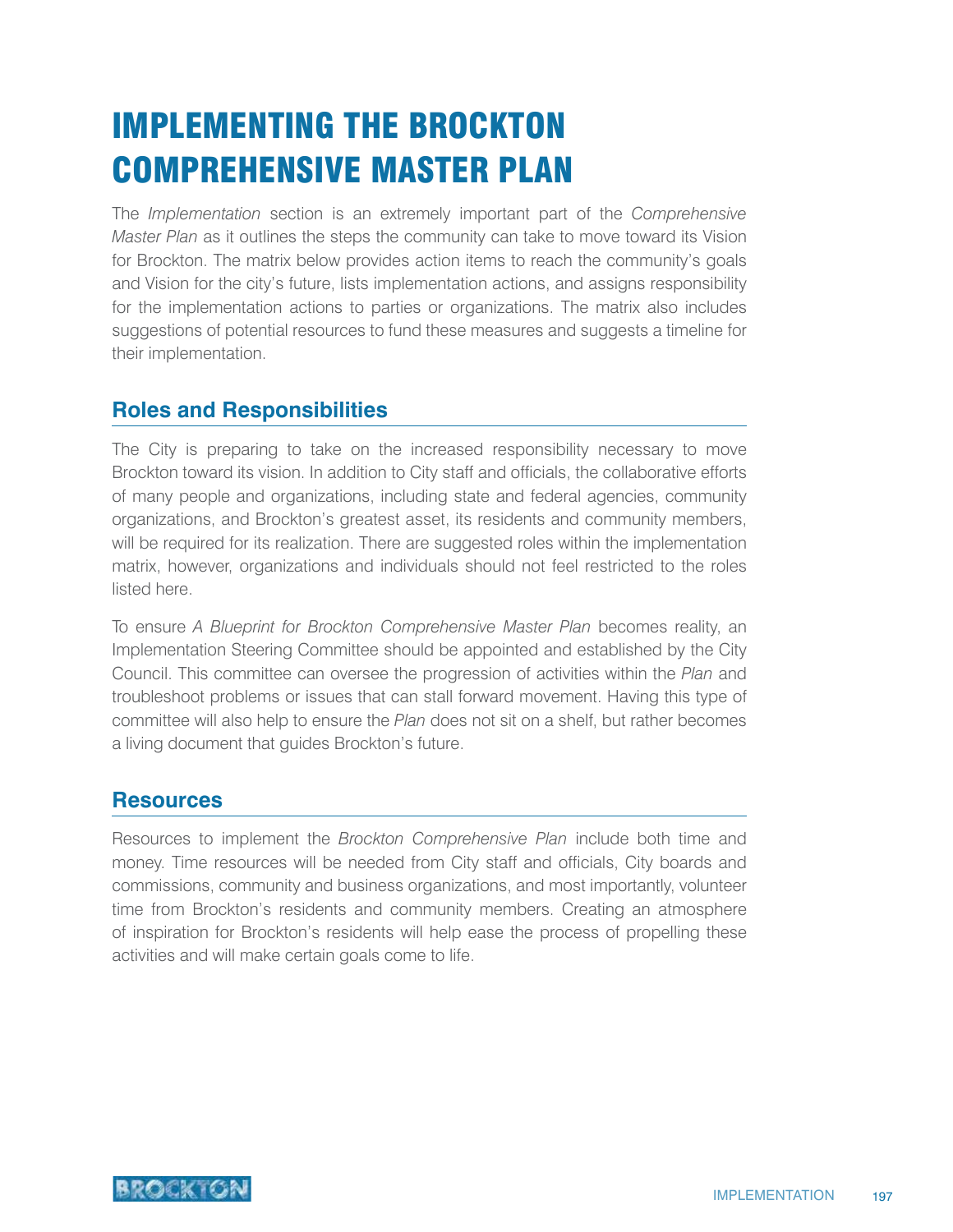For its financial resources, Brockton can take advantage of the many grant programs offered from state and federal departments and agencies. Specifically, they should continue to look into grant opportunities including Community Development Block Grants (CDBG), Massachusetts Department of Environmental Protection (DEP), District Local Technical Assistance program (DLTA), Environmental Protection Agency (EPA), Federal Highway Administration (FHA), Massachusetts Department of Transportation (MassDOT), and the Massachusetts Cultural Council. There are additional foundations and businesses that can potentially donate funds for these proposed projects.

#### **Sequence**

Each action item for the *Brockton Comprehensive Master Plan* has been given a timeline of short-term, mid-range, long-term, or ongoing. These timelines are a guide for when these actions can take place. A short-term timeline is to be completed in the next one to two years, a mid-range timeline is to be completed in three to five years, and a long-term timeline means six years or longer. Ongoing relates to those actions that should be advanced continuously. Timelines and priorities can change over time and the Implementation Steering Committee can guide decision making in this regard.

## **Glossary for Implementation Matrix**

| $BAT = Brockton Area Transit$<br>Authority | $DEF = Massachusetts$<br>Department of Environmental | $MPO = Old Colony$<br>Metropolitan Planning |  |
|--------------------------------------------|------------------------------------------------------|---------------------------------------------|--|
| $BAWIB = Brockton Area$                    | Protection                                           | Organization                                |  |
| Workforce Investment Board                 | $DLTA = District Local Technical$                    | $MSCC = Metro South$                        |  |
| $BCC = Brockton Cultural$                  | Assistance program                                   | <b>Chamber of Commerce</b>                  |  |
| Council                                    | $DPW = Department of Public$                         | $NEA = National Endowment$                  |  |
| $BHS = Brockton Historical$                | <b>Works</b>                                         | for the Arts                                |  |
| Society                                    | $EPA = Environment$                                  | $NWSM = NeighbourWorks$                     |  |
| $BRA = Brockton$                           | <b>Protection Agency</b>                             | Southern Massachusetts                      |  |
| Redevelopment Authority                    | $FD = Fire Department$                               | $OCPC = Old Colony Planning$                |  |
| $B21 = Brockton 21st Century$              | $FHA = Federal Highway$                              | Council                                     |  |
| Corporation                                | Administration                                       | $PB =$ Planning Board                       |  |
| $CC = City Council$                        | $MassDOT = Massachusetts$                            | $PD = Department of Planning$               |  |
| $CDBG = Community$                         | Highway Department                                   | and Economic Development                    |  |
| Development Block Grants                   | $MBTA = Massachusetts Bay$                           | $Police = Police Department$                |  |
| $CHDO = Community$ Housing                 | <b>Transportation Authority</b>                      | $SD =$ School Department                    |  |
| Development Organization                   | $MCC = Massachusetts Cultural$                       | $TIP = Transportation$                      |  |
| $CPA = Community$<br>Preservation Act      | Council                                              | Improvement Plan                            |  |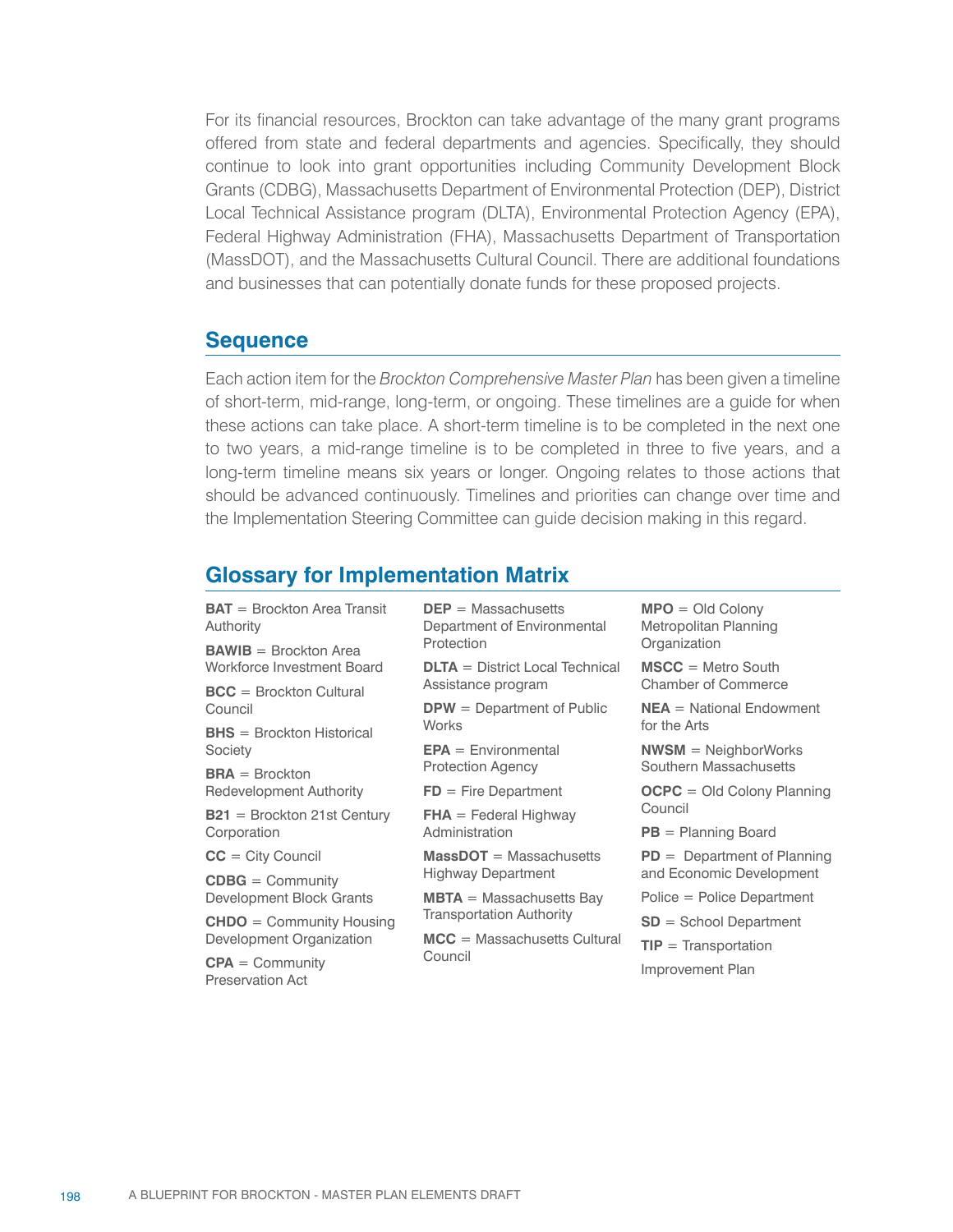# **Implementation Matrix**

| <b>Element</b>         | <b>Actions</b>       | <b>Responsible</b> | <b>Possible</b>  | <b>Timeline</b> |
|------------------------|----------------------|--------------------|------------------|-----------------|
| <b>Recommendations</b> |                      | <b>Parties</b>     | <b>Resources</b> |                 |
| <b>Land Use and</b>    |                      |                    |                  |                 |
| <b>Zoning</b>          |                      |                    |                  |                 |
| <b>LU1.1 Encourage</b> | Promote the          | PD, PB, and CC     | City staff and   | Ongoing         |
| and promote the        | benefits of mixed-   |                    | officials' time  |                 |
| Downtown.              | use and higher-      |                    |                  |                 |
|                        | density residential  |                    |                  |                 |
|                        | development in       |                    |                  |                 |
|                        | the downtown area    |                    |                  |                 |
|                        | developers and       |                    |                  |                 |
|                        | property owners.     |                    |                  |                 |
| <b>LU1.2 Encourage</b> | Develop a zoning     | PD and PB          | City staff and   | Short-term      |
| mixed-use              | and land use         |                    | officials' time  |                 |
| neighborhoods          | study of the area    |                    |                  |                 |
| around Montello        | around Montello      |                    |                  |                 |
| and Campello           | and Campello         |                    |                  |                 |
| commuter rail          | commuter rail        |                    |                  |                 |
| stations.              | stations.            |                    |                  |                 |
|                        |                      |                    |                  |                 |
|                        |                      |                    |                  |                 |
|                        |                      |                    |                  |                 |
|                        | Write a transit-     | PD and PB          | City staff and   | Mid-range       |
|                        | oriented             |                    | officials' time  |                 |
|                        | development          |                    |                  |                 |
|                        | zoning overlay or    |                    |                  |                 |
|                        | district for each of |                    |                  |                 |
|                        | the station areas.   |                    |                  |                 |
|                        | Approve zoning       | PD, PB and CC      | City staff and   | Mid-range       |
|                        | ordinance            |                    | officials' time  |                 |
|                        | changes.             |                    |                  |                 |
| LU2.1 Allow for the    | Work on a            | PD and parcel      | City staff time  | Mid-range       |
| redevelopment of       | redevelopment        | owners             |                  |                 |
| the Fairgrounds        | plan for the         |                    |                  |                 |
| area to continue to    | Fairground's         |                    |                  |                 |
| provide recreation     | area to include      |                    |                  |                 |
| in a permitted         | entertainment        |                    |                  |                 |
| entertainment          | uses.                |                    |                  |                 |
| zoning district.       |                      |                    |                  |                 |

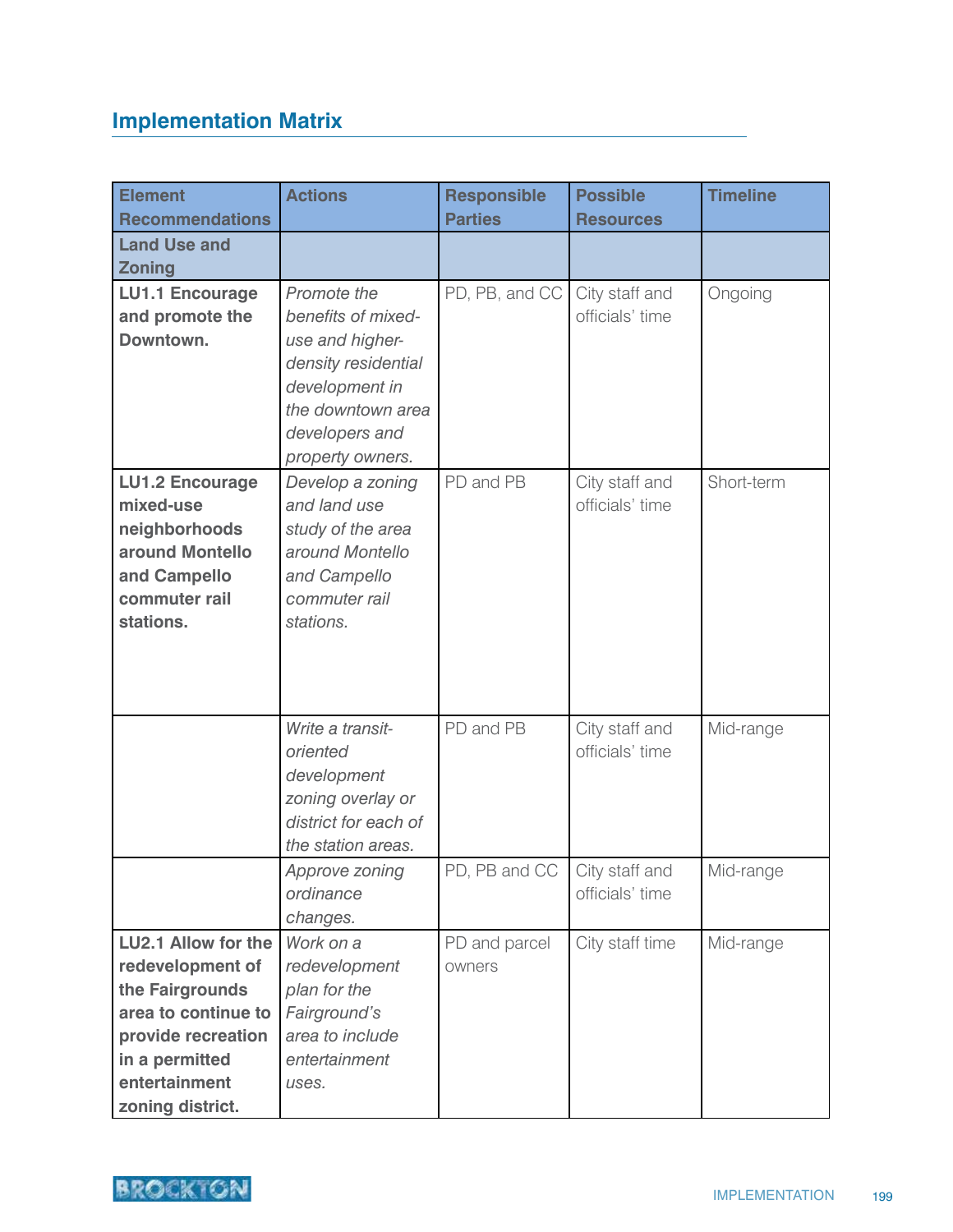| <b>Element</b><br><b>Recommendations</b>                                                                                                                                                                                                                     | <b>Actions</b>                                                                                                                                                        | <b>Responsible</b><br><b>Parties</b> | <b>Possible</b><br><b>Resources</b> | <b>Timeline</b> |
|--------------------------------------------------------------------------------------------------------------------------------------------------------------------------------------------------------------------------------------------------------------|-----------------------------------------------------------------------------------------------------------------------------------------------------------------------|--------------------------------------|-------------------------------------|-----------------|
| <b>LU2.2 Undertake</b><br>focused<br>redevelopment<br>strategies for<br>the CSX rail yard<br>and Edson Brook<br>areas.                                                                                                                                       | Work on<br>redevelopment of<br>the CSX rail yard<br>and Edson Brook<br>areas.                                                                                         | PD and parcel<br>owners              | City staff time                     | Mid-range       |
| <b>LU3.1 Promote</b><br>and encourage<br>expansion of<br>healthcare,<br>medical facilities,<br>and biotech<br>manufacturing<br>around the<br><b>Good Samaritan/</b><br><b>Westgate Exit 18</b><br>area.                                                      | Conduct a<br>zoning and land<br>use study of the<br>area of the area<br>adjacent to the<br>Good Samaritan/<br>Westgate Exit 18<br>area to build on<br>current assets. | PD and PB                            | City staff and<br>officials' time   | Short-term      |
| <b>LU3.2 Encourage</b><br>and allow for<br>compatible uses<br>in the Quincy<br><b>Street area to</b><br>complement the<br>existing Massasoit<br><b>Community</b><br><b>College and</b><br><b>Signature</b><br><b>Healthcare</b><br><b>Brockton Hospital.</b> | Conduct a zoning<br>and land use study<br>of the area of the<br>area adjacent to<br>the Quincy Street<br>area to build on<br>current assets.                          | PD and PB                            | City staff and<br>officials' time   | Short-term      |
| <b>LU4.1 Reduce</b><br>incompatible land<br>uses throughout<br>the city.                                                                                                                                                                                     | Conduct a<br>complete review<br>of city zoning<br>ordinance.                                                                                                          | PD and PB                            | City staff and<br>officials' time   | Short-term      |
| <b>LU4.2 Promote</b><br>design standards<br>in poorly used<br>and unattractive<br>commercial<br>corridors.                                                                                                                                                   | Develop and<br>approve design<br>standards for<br>commercial<br>corridors.                                                                                            | PD and PB                            | City staff and<br>officials' time   | Short-term      |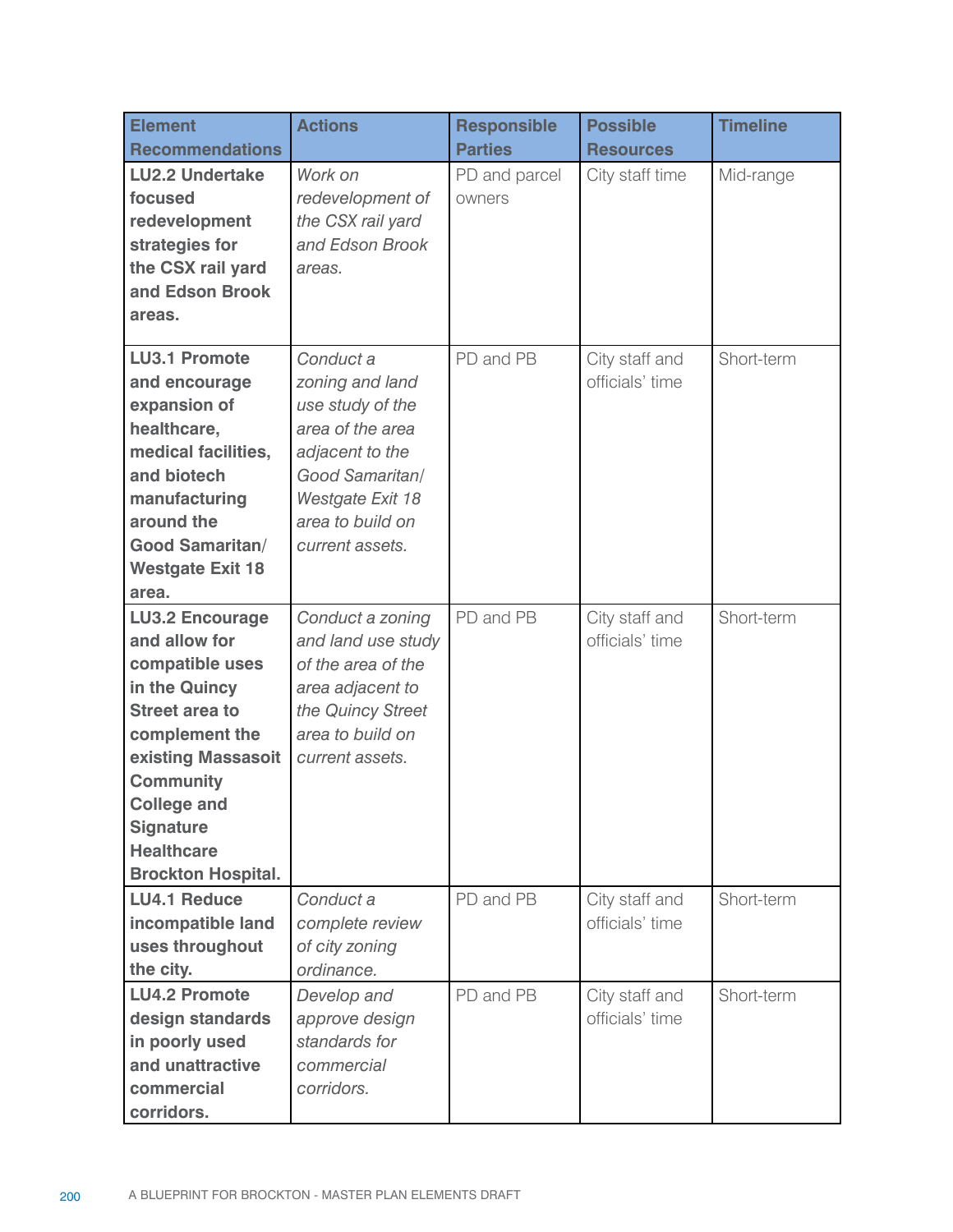| <b>Element</b>         | <b>Actions</b>           | <b>Responsible</b>       | <b>Possible</b>  | <b>Timeline</b> |
|------------------------|--------------------------|--------------------------|------------------|-----------------|
| <b>Recommendations</b> |                          | <b>Parties</b>           | <b>Resources</b> |                 |
| <b>LU4.3 Preserve</b>  | Continue to              | Mayor, CC,               | City staff and   | Ongoing         |
| existing open          | support current          | and Parks and            | officials' time  |                 |
| space for resident     | open space and           | Recreation               |                  |                 |
| recreation, such as    | recreation areas.        | Department               |                  |                 |
| D. W. Field Park.      |                          |                          |                  |                 |
| LU5.1 Improve          | Apply for a grant        | PD and grant             | City staff time  | Short-term      |
| and upgrade            | to develop a             | writing staff            |                  |                 |
| <b>Downtown</b>        | streetscape              |                          |                  |                 |
| streetscape.           | design plan for the      |                          |                  |                 |
|                        | Downtown.                |                          |                  |                 |
|                        | Create a                 | PD and OCPC              | <b>DLTA</b> and  | Mid-range       |
|                        | streetscape              |                          | MassDOT          |                 |
|                        | design plan for the      |                          |                  |                 |
|                        | downtown area.           |                          |                  |                 |
|                        | <b>Build streetscape</b> | PD and PDW               | FHA and State    | Long-term       |
|                        | upgrades for the         |                          | grants           |                 |
|                        | downtown area.           |                          |                  |                 |
| <b>LU5.2 Allow</b>     | <b>Allow flexible</b>    | PD, PB,                  | City staff and   | Short-term      |
| for the flexible       | uses in the Smart        | <b>Brockton</b>          | officials' time  |                 |
| development of         | <b>Growth District</b>   | <b>Historic District</b> |                  |                 |
| historic buildings,    | Overlay.                 | Commission               |                  |                 |
| but ensure that        |                          | and CC                   |                  |                 |
| any development        |                          |                          |                  |                 |
| honors the             |                          |                          |                  |                 |
| building's history.    |                          |                          |                  |                 |
| <b>LU5.3 Allow for</b> | <b>Identify vacant</b>   | <b>BRA</b>               | City officials'  | Ongoing         |
| infill development     | and undeveloped          |                          | time             |                 |
| where appropriate      | parcels in the           |                          |                  |                 |
| to create vitality in  | downtown for infill      |                          |                  |                 |
| the Downtown.          | development.             |                          |                  |                 |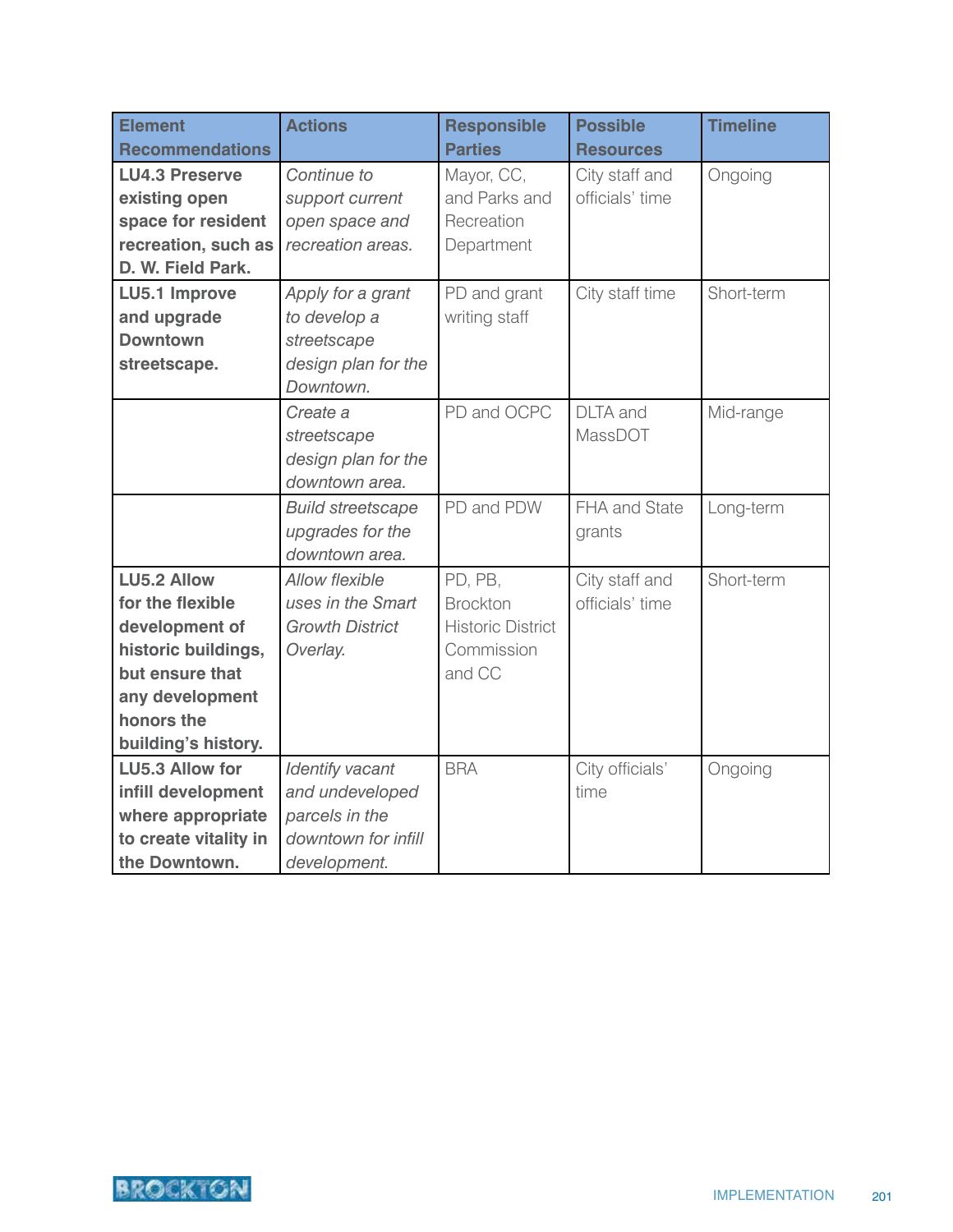| <b>Element</b><br><b>Recommendations</b>                                                                    | <b>Actions</b>                                                                                                      | <b>Responsible</b><br><b>Parties</b>                                      | <b>Possible</b><br><b>Resources</b> | <b>Timeline</b> |
|-------------------------------------------------------------------------------------------------------------|---------------------------------------------------------------------------------------------------------------------|---------------------------------------------------------------------------|-------------------------------------|-----------------|
| LU5.4 Create a<br>parking garage to<br>bring people to the<br>Downtown to park<br>and use commuter<br>rail. | Identify a parcel(s)<br>for a municipal<br>parking garage.                                                          | PD and BRA                                                                | City staff time                     | Short-term      |
|                                                                                                             | Apply for funds to<br>build a municipal<br>parking garage.                                                          | Grant writing<br>staff                                                    | City staff time                     | Short-term      |
| <b>Economic</b><br><b>Development</b>                                                                       |                                                                                                                     |                                                                           |                                     |                 |
| E1.1 Improve<br><b>CSX site access</b><br>to support<br>redevelopment.                                      | Seek funding<br>to help improve<br>circulation near<br>redevelopment<br>sites.                                      | Grant writing<br>staff                                                    | City staff time                     | Mid-range       |
|                                                                                                             | Construct<br>improved<br>circulation to<br>support CSX site<br>redevelopment.                                       | PD and DPW                                                                | FHA and<br>MassDOT funds            | Mid-range       |
| E1.2 Promote high-<br>value, high-density<br>development<br>near the Route<br>24 highway<br>interchanges.   | <b>Identify sites</b><br>and work with<br>property owners<br>to help plan<br>redevelopment.                         | PD and parcel<br>owners                                                   | City staff time                     | Mid-range       |
| <b>E1.3 Leverage</b><br>the Fairgrounds<br>site as a<br>redevelopment<br>opportunity.                       | Work with current<br>owner of the<br>Fairgrounds site<br>to strategize the<br>disposition and<br>reuse of the land. | PD and parcel<br>owners                                                   | City staff time                     | Mid-range       |
| E2.1 Change<br>the public's<br>perceptions of the<br>Downtown.                                              | Organize and<br><i>implement</i> a<br>rebranding and<br>public relations<br>campaign for the<br>Downtown.           | TDI, Brockton<br>Histrionic<br><b>District</b><br>Commission,<br>B21 MSCC | Community<br>organization<br>time   | Short-term      |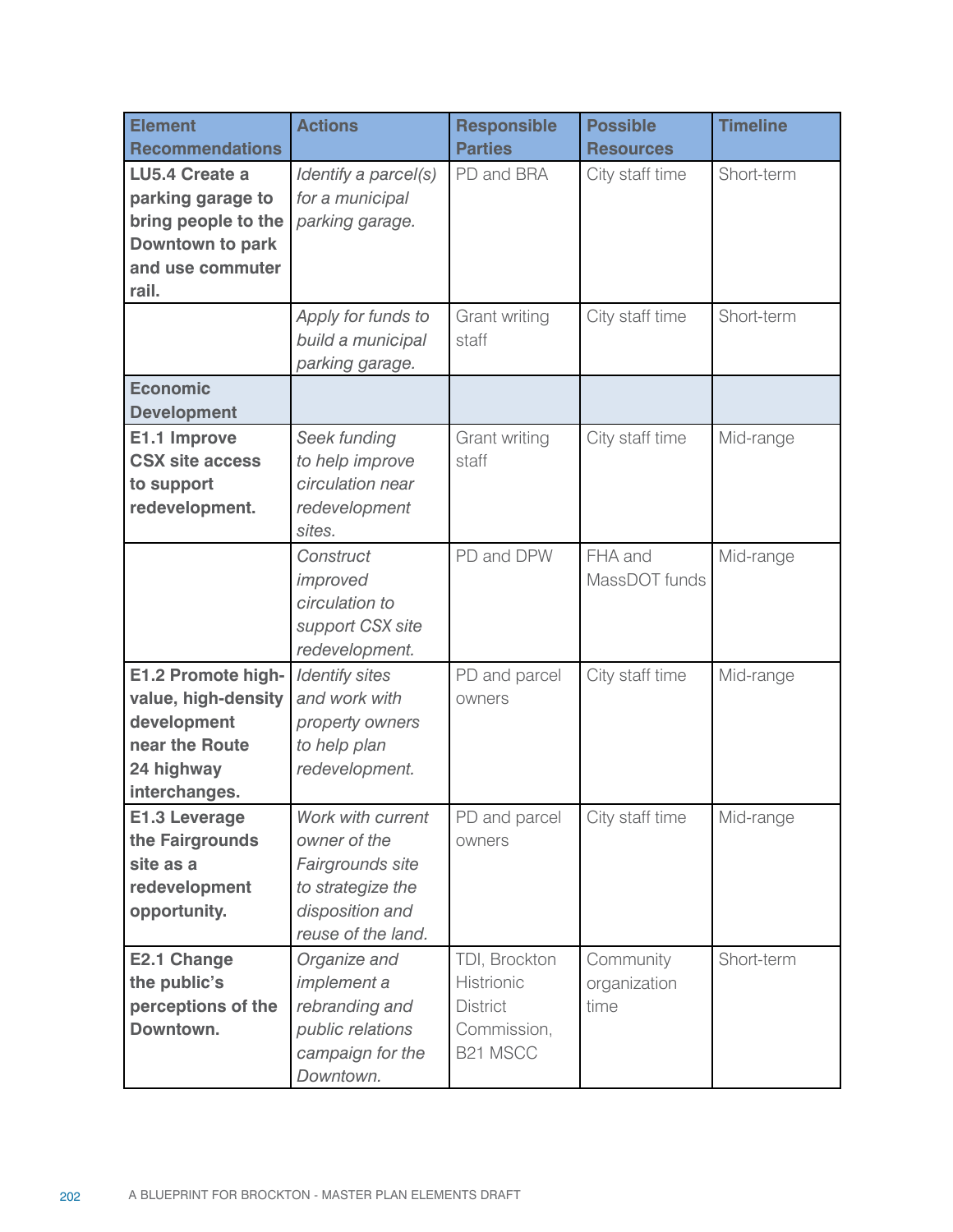| <b>Element</b>               | <b>Actions</b>                           | <b>Responsible</b> | <b>Possible</b>  | <b>Timeline</b> |
|------------------------------|------------------------------------------|--------------------|------------------|-----------------|
| <b>Recommendations</b>       |                                          | <b>Parties</b>     | <b>Resources</b> |                 |
| <b>E2.2 Prioritize</b>       | <b>Identify</b>                          | PD                 | City staff time  | Short-term      |
| sites for                    | redevelopment                            |                    |                  |                 |
| redevelopment                | sites that are key                       |                    |                  |                 |
| efforts.                     | to changing the                          |                    |                  |                 |
|                              | appearance and                           |                    |                  |                 |
|                              | perception of the                        |                    |                  |                 |
|                              | Downtown and                             |                    |                  |                 |
|                              | gateways to the                          |                    |                  |                 |
|                              | city.                                    |                    |                  |                 |
| E3.1 Undertake               | Develop a corridor                       | PD and OCPC        | <b>DLTA</b> and  | Mid-range       |
| redevelopment                | study of the major                       |                    | <b>OCPC</b>      |                 |
| studies of                   | corridors including                      |                    |                  |                 |
| corridors that               | exits 18 and 17                          |                    |                  |                 |
| will benefit from            | areas.                                   |                    |                  |                 |
| changes.                     |                                          |                    |                  |                 |
| E3.2 Provide                 | Establish design                         | PD and PB          | City staff and   | Short-term      |
| zoning, design               | standards for major<br>retail corridors. |                    | officials' time  |                 |
| standards,<br>and incentives |                                          |                    |                  |                 |
| to attract                   |                                          |                    |                  |                 |
| redevelopment.               |                                          |                    |                  |                 |
| <b>E4.1 Continue and</b>     | Continue support                         | Mayor, BAWIB,      | City and school  | Ongoing         |
| expand Brockton's            | and recognize                            | CC, and SD         | staff and City   |                 |
| contribution to              | high school                              |                    | officials' time  |                 |
| workforce training           | programs and                             |                    |                  |                 |
| and education                | accomplishments.                         |                    |                  |                 |
| through its public           |                                          |                    |                  |                 |
| schools and                  |                                          |                    |                  |                 |
| participation in             |                                          |                    |                  |                 |
| regional programs.           |                                          |                    |                  |                 |
|                              | Seek additional                          | City's grant       | City staff time  | Short-term      |
|                              | grants and                               | writer             |                  |                 |
|                              | funding to support                       |                    |                  |                 |
|                              | City-sponsored                           |                    |                  |                 |
|                              | workforce training                       |                    |                  |                 |
|                              | programs.                                |                    |                  |                 |

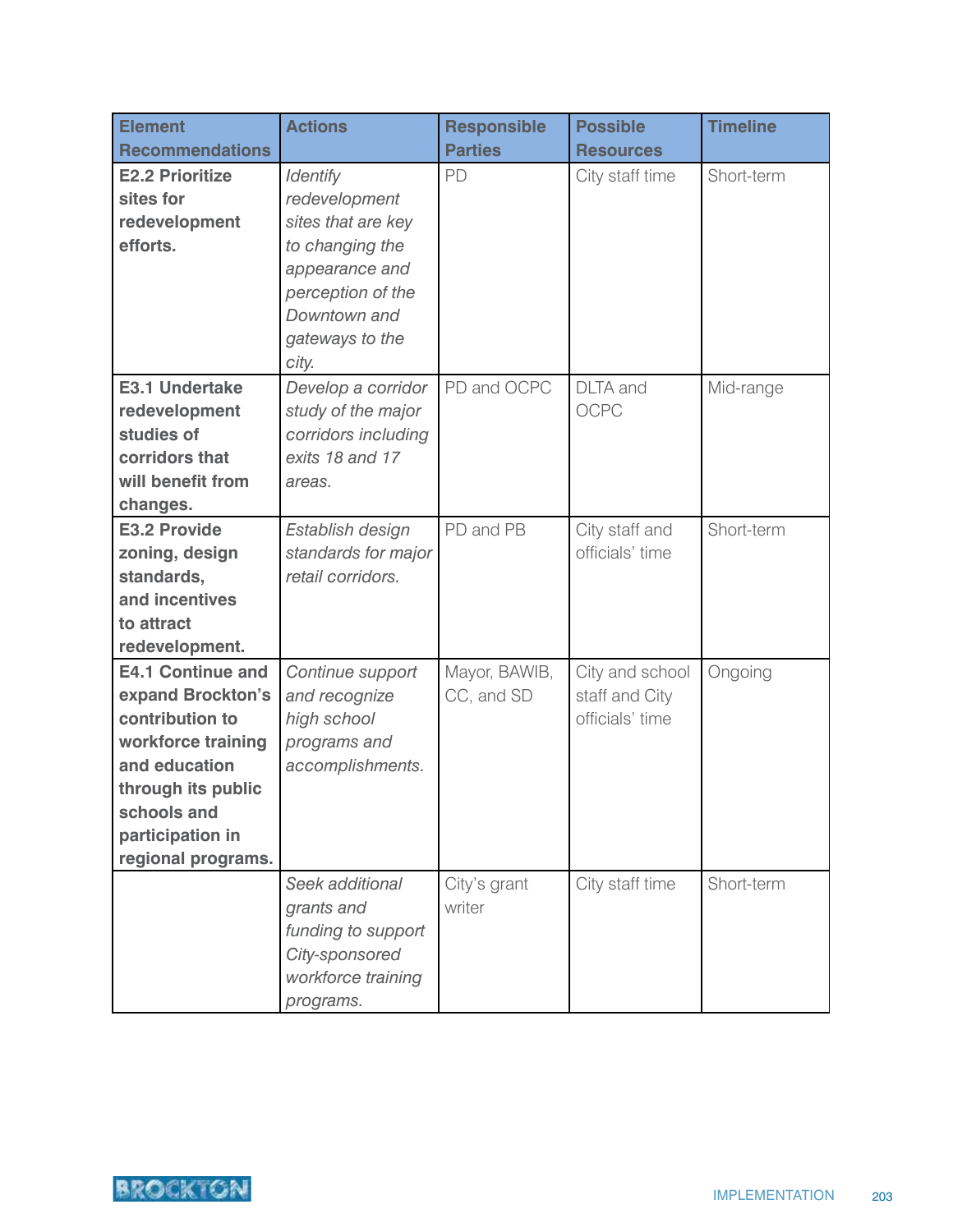| <b>Element</b>            | <b>Actions</b>            | <b>Responsible</b> | <b>Possible</b>  | <b>Timeline</b> |
|---------------------------|---------------------------|--------------------|------------------|-----------------|
| <b>Recommendations</b>    |                           | <b>Parties</b>     | <b>Resources</b> |                 |
| E4.2 Actively             | Continue to               | Mayor, CC,         | City officials'  | Ongoing         |
| advocate and              | support workforce         | <b>BAWIB</b> and   | and community    |                 |
| support training          | training programs         | Massasoit          | organizations'   |                 |
| and education             | at the Massasoit          | Community          | time             |                 |
| programs that             | Community                 | College            |                  |                 |
| can be offered in         | College.                  |                    |                  |                 |
| <b>Brockton through</b>   |                           |                    |                  |                 |
| the Massachusetts         |                           |                    |                  |                 |
| network of                |                           |                    |                  |                 |
| community                 |                           |                    |                  |                 |
| colleges and              |                           |                    |                  |                 |
| higher education          |                           |                    |                  |                 |
| institutions.             |                           |                    |                  |                 |
| <b>E4.3 Continue</b>      | Continue current          | PD City's grant    | City staff time  | Ongoing         |
| current                   | participation in          | writer             |                  |                 |
| participation in          | Gateway Cities.           |                    |                  |                 |
| <b>State programs</b>     | Reach out to              |                    |                  |                 |
| for Gateway               | <b>Prospect Cities to</b> |                    |                  |                 |
| <b>Cities and explore</b> | learn more about          |                    |                  |                 |
| participation in          | the initiative.           |                    |                  |                 |
| new regional and          |                           |                    |                  |                 |
| State programs,           |                           |                    |                  |                 |
| such as the               |                           |                    |                  |                 |
| <b>Prospect Cities</b>    |                           |                    |                  |                 |
| initiative.               |                           |                    |                  |                 |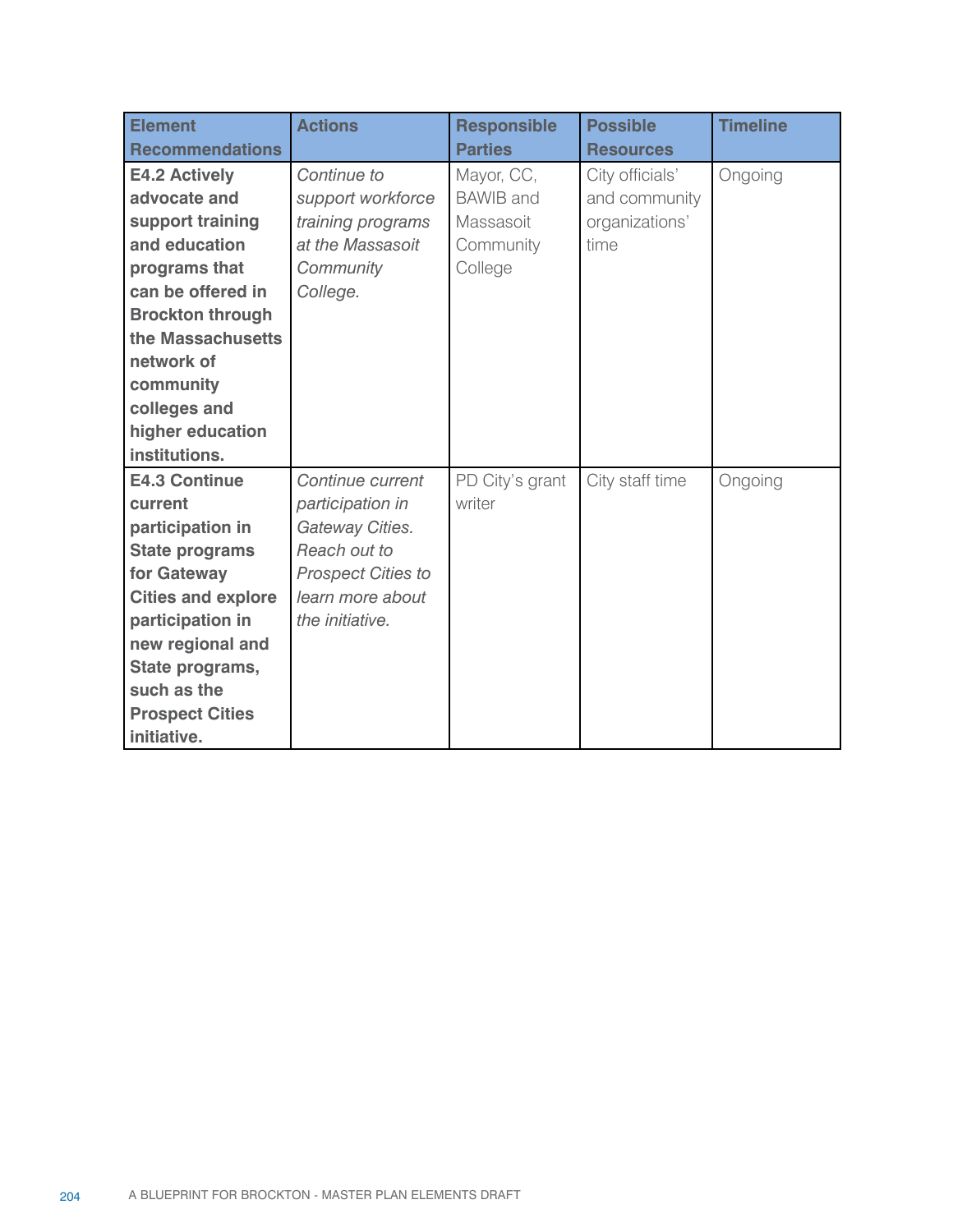| <b>Element</b>         | <b>Actions</b>        | <b>Responsible</b> | <b>Possible</b>  | <b>Timeline</b> |
|------------------------|-----------------------|--------------------|------------------|-----------------|
| <b>Recommendations</b> |                       | <b>Parties</b>     | <b>Resources</b> |                 |
| <b>E5.1 Actively</b>   | Promote and           | <b>B21 MSCC</b>    | Community        | Ongoing         |
| promote locally-       | recognize existing    |                    | organization's   |                 |
| based and              | and new local         |                    | time             |                 |
| locally-serving        | businesses and        |                    |                  |                 |
| businesses             | websites and local    |                    |                  |                 |
| through regulatory     | media.                |                    |                  |                 |
| changes,               |                       |                    |                  |                 |
| information, and       |                       |                    |                  |                 |
| marketing support      |                       |                    |                  |                 |
| efforts.               |                       |                    |                  |                 |
| <b>E5.2 Focus</b>      | Promote the           | B21, SBA and       | Community        | Ongoing         |
| programs and           | multicultural         | <b>MSCC</b>        | organizations'   |                 |
| information            | opportunities for     |                    | time             |                 |
| towards minority       | business goods        |                    |                  |                 |
| entrepreneurs and      | and services that     |                    |                  |                 |
| small enterprises.     | can leverage the      |                    |                  |                 |
|                        | City's ethnic and     |                    |                  |                 |
|                        | cultural diversity.   |                    |                  |                 |
| <b>Housing</b>         |                       |                    |                  |                 |
| H1.1 Incorporate       | Continue to           | PD and BRA         | City staff and   | Ongoing         |
| housing into the       | promote the           |                    | officials' time  |                 |
| downtown area, a       | Downtown              |                    |                  |                 |
| vital component        | <b>Brockton Smart</b> |                    |                  |                 |
| of today's             | <b>Growth Overlay</b> |                    |                  |                 |
| economically           | District and higher-  |                    |                  |                 |
| successful             | density housing in    |                    |                  |                 |
| downtown.              | the Downtown to       |                    |                  |                 |
|                        | create a walkable     |                    |                  |                 |
|                        | and livable city      |                    |                  |                 |
|                        | center.               |                    |                  |                 |
| <b>H1.2 Leverage</b>   | Encourage             | PD, PB, and CC     | City staff and   | Mid-range       |
| transit to attract     | transit-oriented      |                    | officials' time  |                 |
| market rate            | development with      |                    |                  |                 |
| housing.               | greater housing       |                    |                  |                 |
|                        | density around        |                    |                  |                 |
|                        | the Montello          |                    |                  |                 |
|                        | and Campello          |                    |                  |                 |
|                        | commuter rail         |                    |                  |                 |
|                        | stations.             |                    |                  |                 |

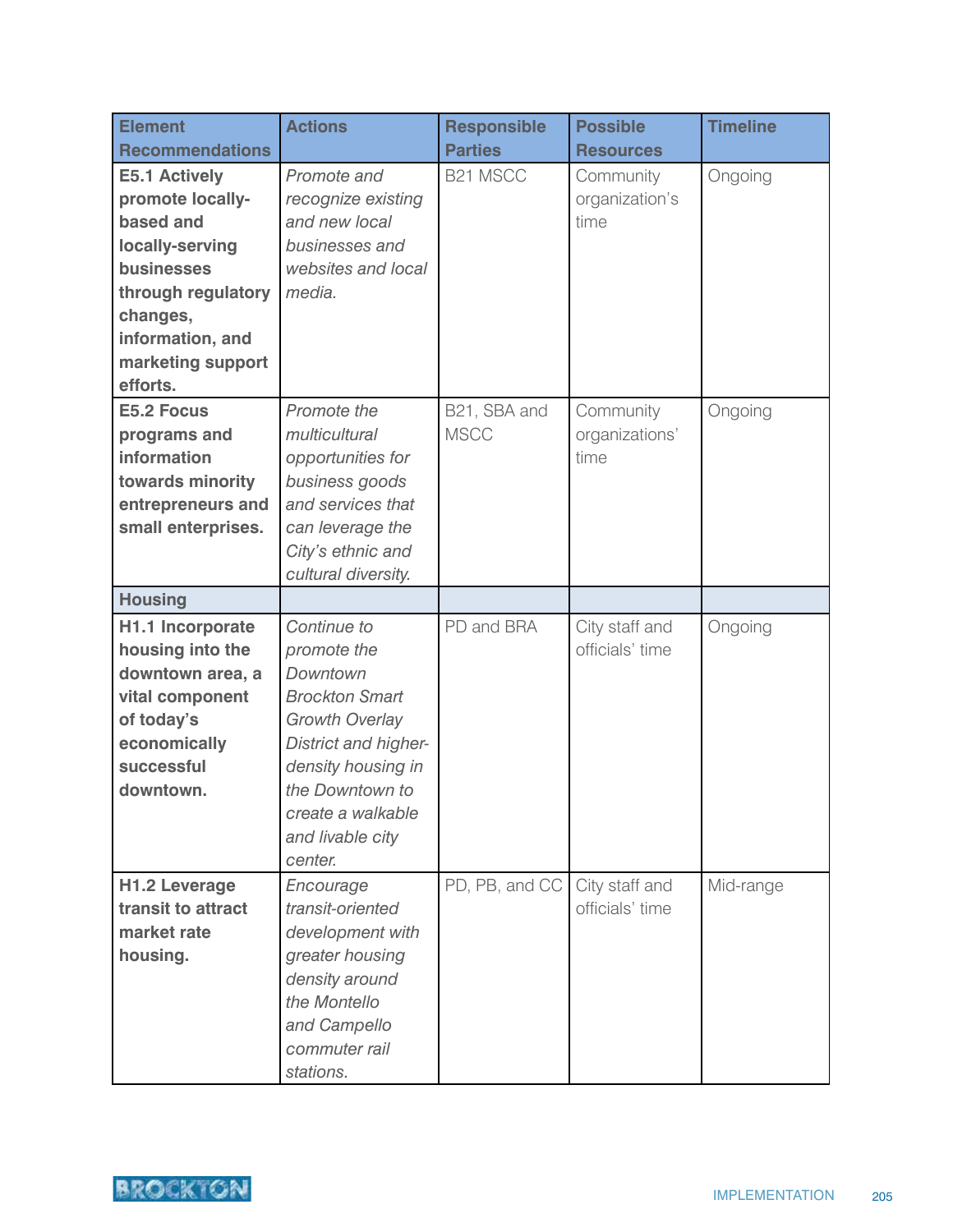| <b>Element</b><br><b>Recommendations</b>                                                                                                                              | <b>Actions</b>                                                                                                                                      | <b>Responsible</b><br><b>Parties</b> | <b>Possible</b><br><b>Resources</b> | <b>Timeline</b> |
|-----------------------------------------------------------------------------------------------------------------------------------------------------------------------|-----------------------------------------------------------------------------------------------------------------------------------------------------|--------------------------------------|-------------------------------------|-----------------|
| H1.3 Expand the<br>mix of housing<br>choices to create<br>neighborhoods of<br>choice.                                                                                 | Allow for the<br>creation of higher-<br>density housing in<br>strategic locations,<br>such as the area<br>surrounding<br>commuter rail<br>stations. | PD, PB, and CC                       | City staff and<br>officials' time   | Mid-range       |
|                                                                                                                                                                       | Preserve existing<br>residential<br>neighborhoods<br>including areas<br>of predominantly<br>single-family<br>homes.                                 | PD, PB, and CC                       | City staff and<br>officials' time   | Ongoing         |
| H2.1 Improve the<br>quality of existing<br>housing.                                                                                                                   | Create a<br>rehabilitation<br>program for low-<br>and moderate-<br>income residents.                                                                | <b>BRA</b>                           | <b>CDBG</b> funds                   | Short-term      |
| H2.2 Improve the<br>quality of existing<br>neighborhoods.                                                                                                             | Repair roads<br>in existing<br>neighborhoods<br>with streetscape<br>amenities.                                                                      | PD and DPW                           | <b>CDBG</b> funds                   | Ongoing         |
| <b>H3.1 Develop</b><br><b>CDBG programs</b><br>that assist first<br>time home buyers<br>to encourage<br>young adult<br>residents to<br>remain or move to<br>Brockton. | Continue the first-<br>time home buyers<br>program.                                                                                                 | <b>BRA</b>                           | <b>CDBG</b> funds                   | Ongoing         |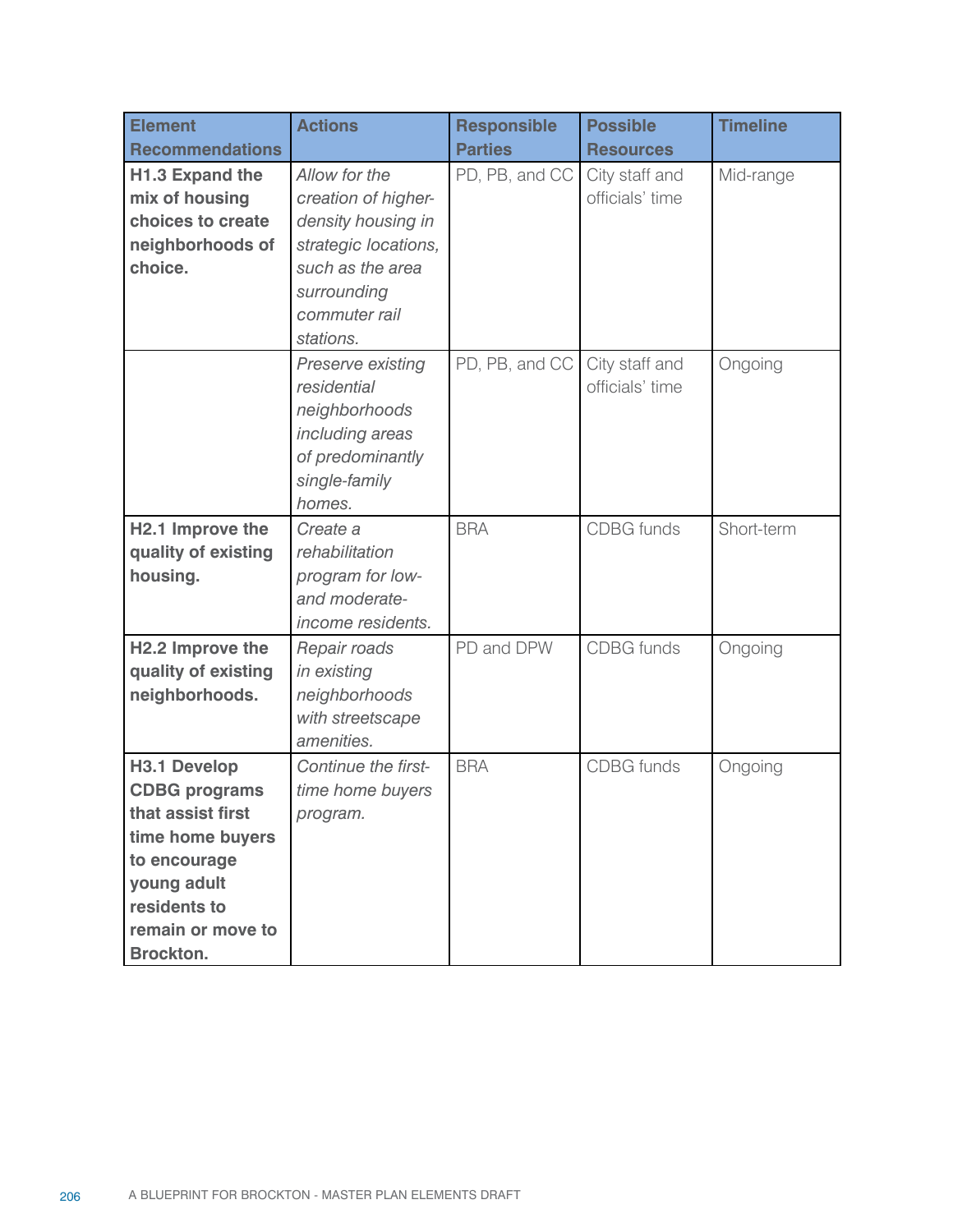| <b>Element</b><br><b>Recommendations</b>                                                                                                                                       | <b>Actions</b>                                                                                                                                           | <b>Responsible</b><br><b>Parties</b>                     | <b>Possible</b><br><b>Resources</b>                          | <b>Timeline</b> |
|--------------------------------------------------------------------------------------------------------------------------------------------------------------------------------|----------------------------------------------------------------------------------------------------------------------------------------------------------|----------------------------------------------------------|--------------------------------------------------------------|-----------------|
| <b>H3.2 Use transfer</b><br>of tax foreclosed<br>property to create<br>quality housing<br>redevelopment<br>with qualified<br>non-profit housing<br>builders and<br>developers. | Provide funds from<br>tax foreclosures to<br><b>BRA and CHDOs</b><br>to build quality<br>housing.                                                        | CC, BRA, and<br><b>CHDOs</b>                             | City staff, City<br>officials, and<br>organization's<br>time | Ongoing         |
| <b>Open Space and</b><br><b>Recreation</b>                                                                                                                                     |                                                                                                                                                          |                                                          |                                                              |                 |
| <b>OSR1.1 Provide</b><br>more resources<br>for park and open<br>space repairs<br>and ongoing<br>maintenance.                                                                   | Create a "See,<br>Click, Fix" program<br>to enable residents<br>to identify<br>maintenance<br>issues at<br>public parks<br>and recreation<br>facilities. | Mayor, PDW,<br>and Parks and<br>Recreation<br>Department | City staff time                                              | Short-term      |
|                                                                                                                                                                                | Coordinate<br>volunteer and<br>monetary<br>resources<br>to support<br>maintenance<br>and expansion<br>of open space<br>and recreational<br>facilities.   | Parks and<br>Recreation<br>Department,<br>and volunteers | City staff and<br>volunteer time                             | Short-term      |
| <b>OSR1.2 Conduct</b><br>and promote<br>programs that will<br>ensure that the<br>parks are safe.                                                                               | Coordinate with<br>the Brockton<br><b>Police Department</b><br>for community<br>patrols and<br>increased "eyes on<br>the park."                          | Police<br>Department<br>and community<br>volunteers      | City staff and<br>volunteer time                             | Short-term      |

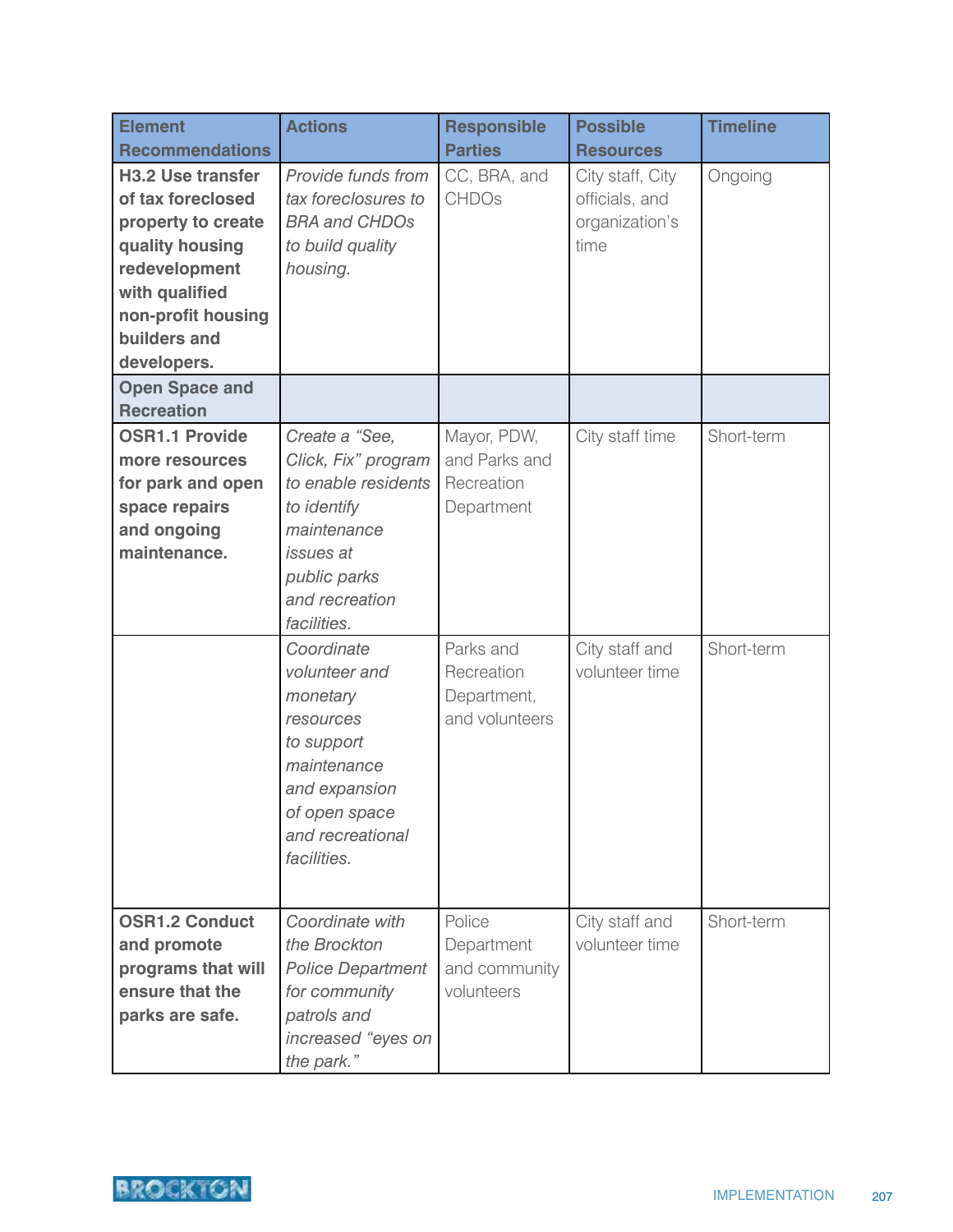| <b>Element</b>         | <b>Actions</b>                                                                                              | <b>Responsible</b>                                                                             | <b>Possible</b>                  | <b>Timeline</b> |
|------------------------|-------------------------------------------------------------------------------------------------------------|------------------------------------------------------------------------------------------------|----------------------------------|-----------------|
| <b>Recommendations</b> |                                                                                                             | <b>Parties</b>                                                                                 | <b>Resources</b>                 |                 |
|                        | Institute a<br>volunteer park-<br>watch program.                                                            | Police<br>Department,<br>Parks and<br>Recreation<br>Department,<br>and community<br>volunteers | City staff and<br>volunteer time | Short-term      |
| <b>OSR1.3 Increase</b> | Create a city-                                                                                              | Parks and                                                                                      | City staff time                  | Short-term      |
| awareness of           | wide open space                                                                                             | Recreation                                                                                     |                                  |                 |
| the open space         | resources map.                                                                                              | Department                                                                                     |                                  |                 |
| and recreation         |                                                                                                             |                                                                                                |                                  |                 |
| <b>resources</b>       |                                                                                                             |                                                                                                |                                  |                 |
| available in           |                                                                                                             |                                                                                                |                                  |                 |
| <b>Brockton.</b>       |                                                                                                             |                                                                                                |                                  |                 |
|                        | Install wayfinding<br>signs for open<br>space and<br>recreation<br>locations that are<br>difficult to find. | Parks and<br>Recreation<br>Department                                                          | City staff time                  | Mid-range       |
|                        | Support<br>multicultural<br>and multilingual<br>information at open<br>spaces, parks, and<br>playgrounds.   | PD and Parks<br>and Recreation<br>Department                                                   | City staff time                  | Mid-range       |
| <b>OSR1.4 Increase</b> | <b>Adopt the</b>                                                                                            | CC                                                                                             | City officials'                  | Long-term       |
| funding for            | Community                                                                                                   |                                                                                                | time                             |                 |
| open space             | <b>Preservation Act</b>                                                                                     |                                                                                                |                                  |                 |
| and recreation         | for open space                                                                                              |                                                                                                |                                  |                 |
| improvements and       | improvements                                                                                                |                                                                                                |                                  |                 |
| preservation.          | and historic                                                                                                |                                                                                                |                                  |                 |
|                        | preservation.                                                                                               |                                                                                                |                                  |                 |
| <b>OSR2.1 Provide</b>  | Identify vacant                                                                                             | PD, BRA, and                                                                                   | City staff and                   | Short-term      |
| <b>Downtown</b>        | or underutilized                                                                                            | Parks and                                                                                      | officials' time                  |                 |
| open space             | parcels to increase                                                                                         | Recreation                                                                                     |                                  |                 |
| and recreation         | open space                                                                                                  | Department                                                                                     |                                  |                 |
| opportunities.         | pocket parks in the<br>Downtown.                                                                            |                                                                                                |                                  |                 |
|                        |                                                                                                             |                                                                                                |                                  |                 |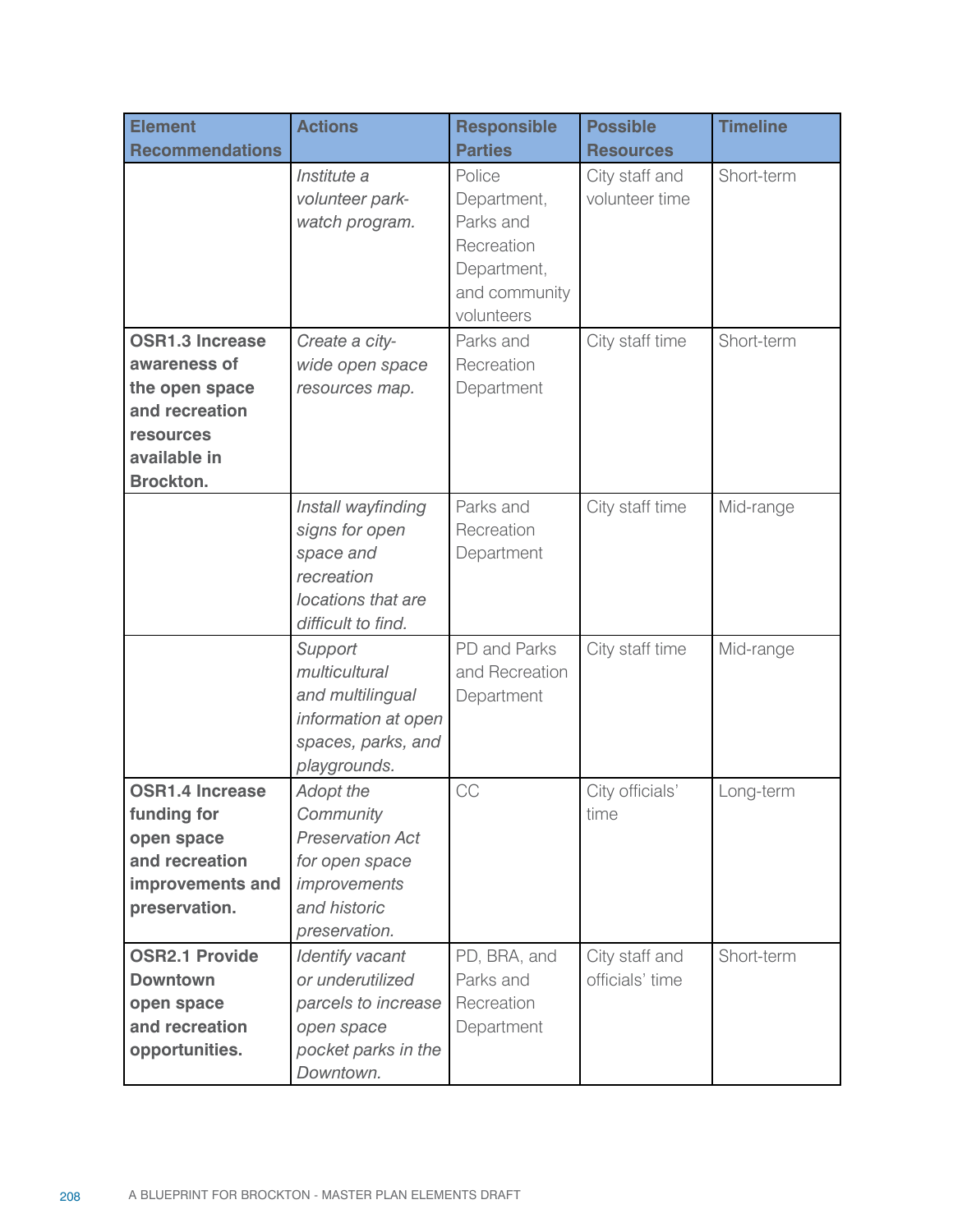| <b>Element</b>         | <b>Actions</b>       | <b>Responsible</b> | <b>Possible</b>  | <b>Timeline</b> |
|------------------------|----------------------|--------------------|------------------|-----------------|
| <b>Recommendations</b> |                      | <b>Parties</b>     | <b>Resources</b> |                 |
| <b>OSR2.2 Develop</b>  | Pursue dual-use      | SD and Parks       | City staff and   | Short-term      |
| additional             | options, and multi-  | and Recreation     | officials' time  |                 |
| recreation- and        | use fields, and use  | Department         |                  |                 |
| team-based             | of school facilities |                    |                  |                 |
| facilities and         | during the off-      |                    |                  |                 |
| programing,            | school hours.        |                    |                  |                 |
| including an           |                      |                    |                  |                 |
| indoor recreation      |                      |                    |                  |                 |
| center.                |                      |                    |                  |                 |
| <b>OSR2.3 Expand</b>   | Identify vacant      | PD, Parks and      | City staff and   | Short-term      |
| options for            | or underutilized     | Recreation         | officials' time  |                 |
| less-intensive         | parcels to           | Department         |                  |                 |
| recreational           | increase open        | and                |                  |                 |
| uses such as           | space in dense       | Conservation       |                  |                 |
| fishing, boating,      | neighborhoods.       | Commission         |                  |                 |
| swimming, splash       |                      |                    |                  |                 |
| parks, biking, and     |                      |                    |                  |                 |
| running.               |                      |                    |                  |                 |
|                        | Promote              | Parks and          | City staff and   | Ongoing         |
|                        | recreational         | Recreation         | officials' time  |                 |
|                        | access and           | Department         |                  |                 |
|                        | waterfront           | and                |                  |                 |
|                        | revitalization of    | Conservation       |                  |                 |
|                        | current open         | Commission         |                  |                 |
|                        | space areas.         |                    |                  |                 |
| <b>OSR2.4 Become</b>   | Write and adopt      | PD, PB,            | City staff and   | Short-term      |
| proactive to           | open space           | CC, and            | officials' time  |                 |
| preserve valuable      | residential bylaws   | Conservation       |                  |                 |
| open spaces,           | that protect open    | Commission         |                  |                 |
| as opposed to          | field and vistas,    |                    |                  |                 |
| being reactive         | trees, stone walls,  |                    |                  |                 |
| to development         | and fields.          |                    |                  |                 |
| proposals.             |                      |                    |                  |                 |

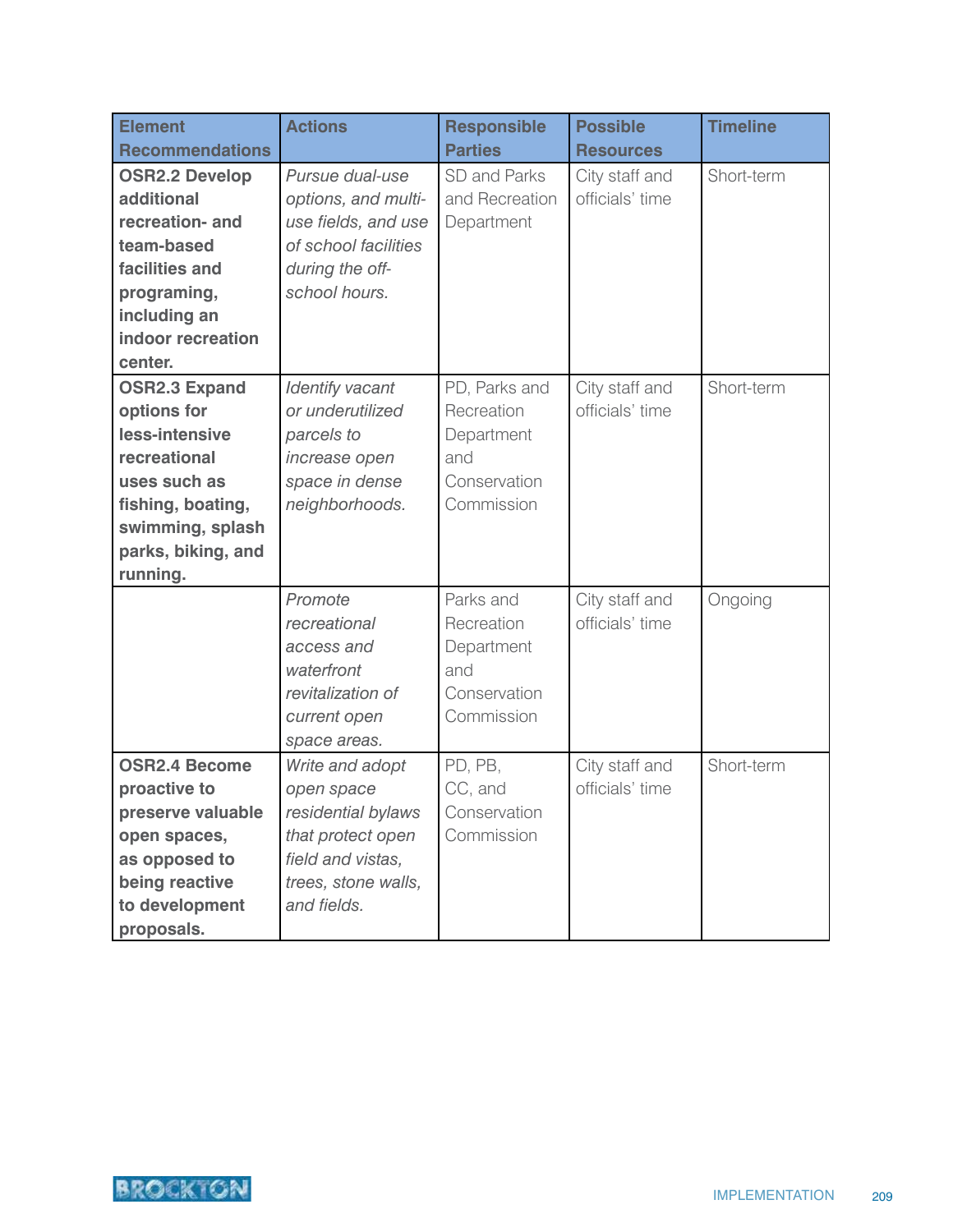| <b>Element</b>                    | <b>Actions</b>                           | <b>Responsible</b>        | <b>Possible</b>      | <b>Timeline</b> |
|-----------------------------------|------------------------------------------|---------------------------|----------------------|-----------------|
| <b>Recommendations</b>            |                                          | <b>Parties</b>            | <b>Resources</b>     |                 |
| <b>Natural and</b>                |                                          |                           |                      |                 |
| <b>Cultural</b>                   |                                          |                           |                      |                 |
| <b>Resources</b>                  |                                          |                           |                      |                 |
| <b>NC1.1 Adopt</b>                | Delineate all                            | PD and                    | City staff and       | Short-term      |
| a Wetland                         | wetlands and                             | Conservation              | officials' time      |                 |
| <b>Conservation</b>               | waterways in the                         | Commission                |                      |                 |
| <b>Ordinance to</b>               | city in need of                          |                           |                      |                 |
| provide for                       | protection.                              |                           |                      |                 |
| additional                        |                                          |                           |                      |                 |
| protection of                     |                                          |                           |                      |                 |
| wetlands, buffer                  |                                          |                           |                      |                 |
| zones, floods                     |                                          |                           |                      |                 |
| plains, and vernal                |                                          |                           |                      |                 |
| pools.                            |                                          |                           |                      |                 |
|                                   | Adopt and                                | Mayor, CC, and            | City staff and       | Short-term      |
|                                   | approve a Wetland                        | PD                        | officials' time      |                 |
|                                   | Conservation                             |                           |                      |                 |
|                                   | Ordinance.                               |                           |                      |                 |
| <b>NC1.2 Reduce</b>               | Educate residents                        | Conservation              | City officials'      | Mid-range       |
| nitrogen and                      | and business                             | Commission,               | and volunteers       |                 |
| phosphorus                        | owners about                             | SD, teachers,             | time                 |                 |
| inputs.                           | minimizing                               | and students              |                      |                 |
|                                   | nitrogen and                             |                           |                      |                 |
|                                   | phosphorus                               |                           |                      |                 |
|                                   | to decrease                              |                           |                      |                 |
|                                   | stormwater                               |                           |                      |                 |
|                                   | pollution.                               |                           |                      |                 |
| <b>NC1.3 Promote</b>              | <b>Identify sites</b>                    | PD and DPW                | City staff time      | Short-term      |
| groundwater                       | for Low Impact                           |                           |                      |                 |
| recharge,                         | Development (LID)<br>retrofits.          |                           |                      |                 |
| <b>Low Impact</b>                 |                                          |                           |                      |                 |
| <b>Development</b><br>and related |                                          |                           |                      |                 |
| ordinances.                       |                                          |                           |                      |                 |
| <b>NC1.4 Continue</b>             | Include stormwater                       |                           |                      |                 |
|                                   | management                               | PD, PB, and<br><b>DPW</b> | City capital         | Ongoing         |
| to upgrade the<br>stormwater      |                                          |                           | improvement<br>funds |                 |
|                                   | system upgrades<br>in the City's Capital |                           |                      |                 |
| management                        |                                          |                           |                      |                 |
| system.                           | Improvement Plan.                        |                           |                      |                 |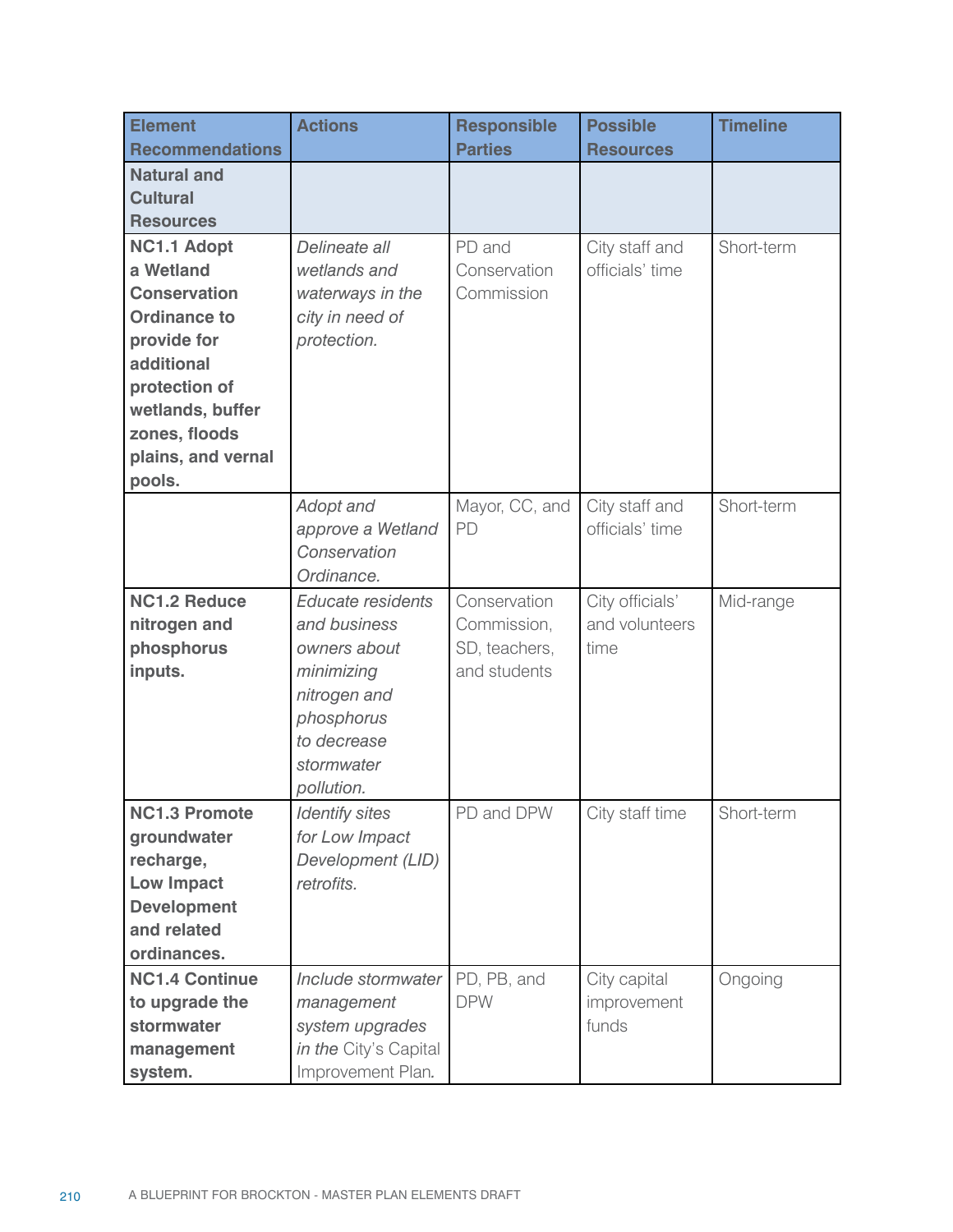| <b>Element</b>                                                                                                                                                                                                             | <b>Actions</b>                                                                                                       | <b>Responsible</b>                                                  | <b>Possible</b>                        | <b>Timeline</b> |
|----------------------------------------------------------------------------------------------------------------------------------------------------------------------------------------------------------------------------|----------------------------------------------------------------------------------------------------------------------|---------------------------------------------------------------------|----------------------------------------|-----------------|
| <b>Recommendations</b>                                                                                                                                                                                                     |                                                                                                                      | <b>Parties</b>                                                      | <b>Resources</b>                       |                 |
|                                                                                                                                                                                                                            | Apply for and<br>develop a coalition<br>of partners to work<br>on educational<br>aspects of the<br>proposed project. | SD, teachers,<br>students, and<br>grant writing<br>staff            | City staff and<br>volunteer time       | Mid-range       |
|                                                                                                                                                                                                                            | <b>Construct LID</b><br>projects.                                                                                    | DPW and DEP                                                         | EPA, DEP, and<br>Section 319<br>grants | Long-term       |
| <b>NC1.5 Continue</b><br>to conduct<br>monitoring<br>and evaluate<br>conditions in<br>the waterways<br>resulting from<br>the upgrade of<br>the Brockton<br><b>Advanced Water</b><br><b>Reclamation</b><br><b>Facility.</b> | <b>Monitor discharges</b><br>from the Brockton<br><b>Advanced Water</b><br>Reclamation<br>Facility.                  | Water/Sewer<br>Division of the<br><b>Public Works</b><br>Department | City staff time                        | Ongoing         |
| <b>NC2.1 Develop</b><br>a Healthy<br><b>Community Design</b><br>Toolkit.                                                                                                                                                   | <b>Investigate Healthy</b><br><b>Community Design</b><br>Toolkit for possible<br>implementation.                     | PD and<br>Massachusetts<br>Department of<br><b>Public Health</b>    | City staff time                        | Mid-range       |
| <b>NC2.2 Acquire</b><br>land parcels along<br>the waterways,<br>wetland systems,<br>floodplains and<br>existing open<br>spaces that are<br>not protected<br>in perpetuity<br>(Chapter 60 lands,<br>etc.).                  | <b>Identify parcels</b><br>using the Mapping<br>and Prioritizing<br>Parcels for<br>Resilience (MAPPR<br>tool).       | PD.<br>Conservation<br>Commission,<br>and<br>MassAudubon            | City staff time                        | Short-term      |

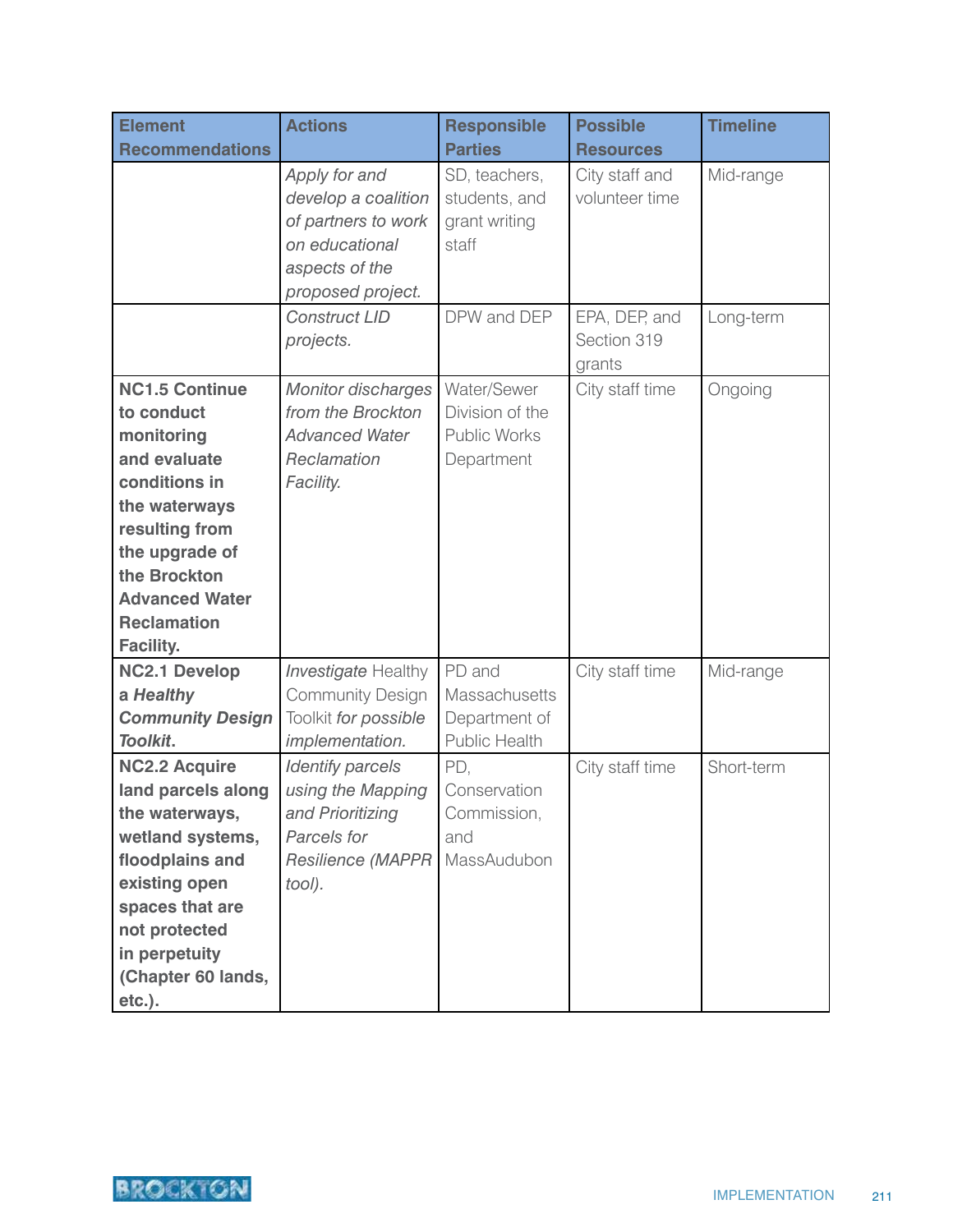| <b>Element</b>                                                                                | <b>Actions</b>                                                                                                                                                               | <b>Responsible</b>                                              | <b>Possible</b>                   | <b>Timeline</b> |
|-----------------------------------------------------------------------------------------------|------------------------------------------------------------------------------------------------------------------------------------------------------------------------------|-----------------------------------------------------------------|-----------------------------------|-----------------|
| <b>Recommendations</b>                                                                        |                                                                                                                                                                              | <b>Parties</b>                                                  | <b>Resources</b>                  |                 |
|                                                                                               | Obtain ownership<br>or development<br>rights for these<br>identified<br>parcels to limit<br>development.                                                                     | PD, CC, and<br>Conservation<br>Commission                       | Possible CPA<br>funds             | Long-term       |
| <b>NC 3.1 Educate</b><br>the community<br>about natural<br>resources.                         | Provide<br>multicultural<br>and multilingual<br>access to the<br>information about<br>the benefits of<br>natural resources<br>in Brockton.                                   | Conservation<br>Commission<br>and volunteers<br>for translation | City staff time                   | Short-term      |
|                                                                                               | Work with the<br><b>School Department</b><br>to develop<br>educational<br>lessons about<br>the importance of<br>natural resources.                                           | SD, teachers,<br>and students                                   | City and school<br>staff time     | Long-term       |
| <b>NC3.2 Encourage</b><br>ways for the<br>community to<br>interact with<br>natural resources. | Develop a<br>formalized<br>sustainable trail<br>system with<br>opportunities for<br>interpretative signs<br>and self-guided<br>tours of natural<br>resources in the<br>city. | DPW and<br>Conservation<br>Commission                           | City staff and<br>officials' time | Short-term      |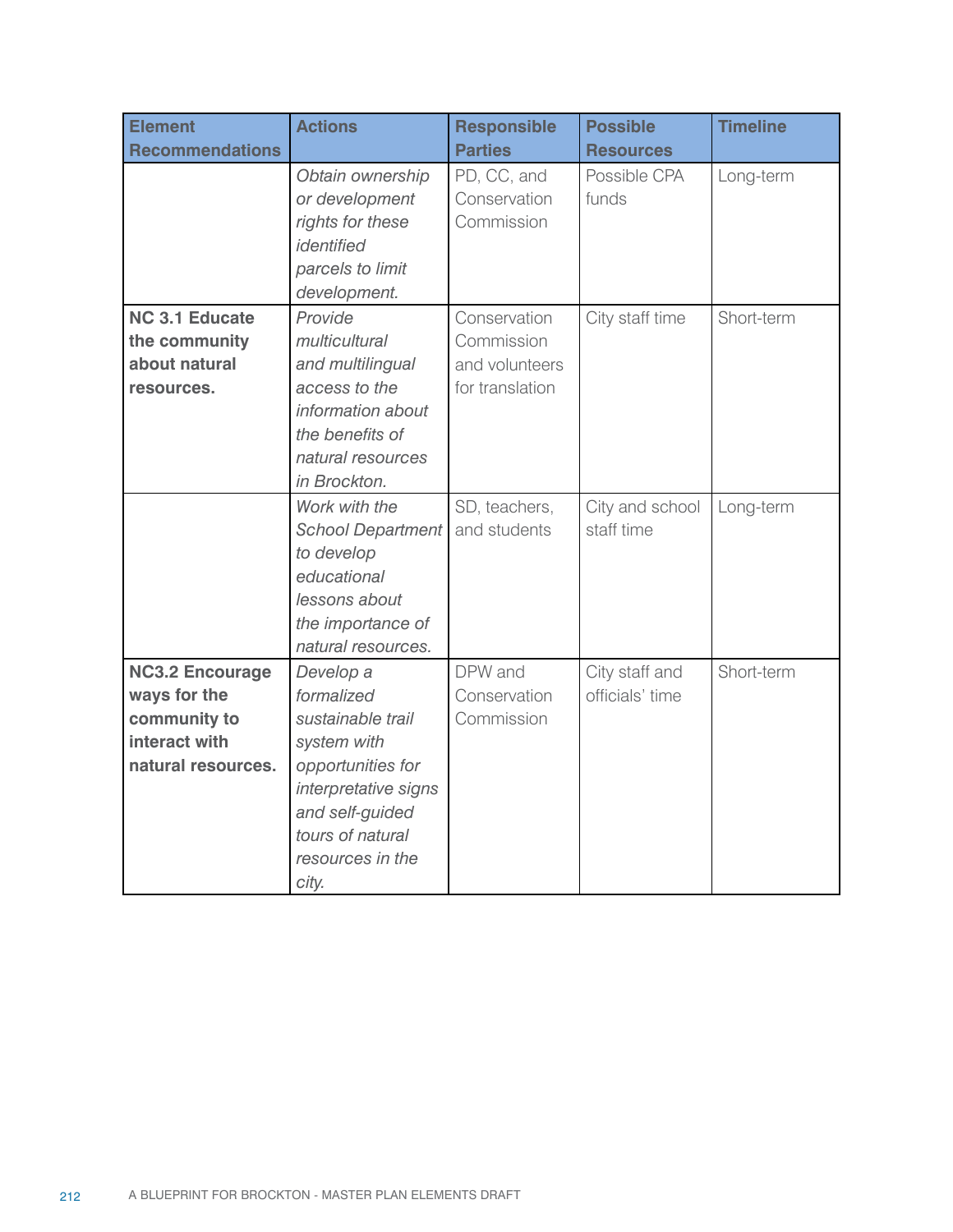| <b>Element</b>           | <b>Actions</b>                              | <b>Responsible</b> | <b>Possible</b>                   | <b>Timeline</b> |
|--------------------------|---------------------------------------------|--------------------|-----------------------------------|-----------------|
| <b>Recommendations</b>   |                                             | <b>Parties</b>     | <b>Resources</b>                  |                 |
|                          | Apply for trail                             | Grant writing      | City staff time                   | Short-term      |
|                          | and interpretative                          | staff              |                                   |                 |
|                          | signage grants.                             |                    |                                   |                 |
|                          | Construct the                               | PD and DEP         | Recreational                      | Long-term       |
|                          | proposed trail                              |                    | <b>Trails Program</b>             |                 |
|                          | system with                                 |                    | and Greenways                     |                 |
|                          | interpretive signs.                         |                    | and Trails                        |                 |
|                          |                                             |                    | Program                           |                 |
| <b>NC3.3 Identify</b>    | Develop                                     | Conservation       | School staff and                  | Short-term      |
| ways for the             | educational                                 | Commission,        | city officials'                   |                 |
| community to             | programs and                                | SD, teachers,      | time                              |                 |
| directly protect         | install signage                             | and students       |                                   |                 |
| the city's natural       | to promote                                  |                    |                                   |                 |
| resources.               | awareness of                                |                    |                                   |                 |
|                          | <i>important natural</i>                    |                    |                                   |                 |
|                          | resources such                              |                    |                                   |                 |
|                          | as catch basin                              |                    |                                   |                 |
|                          | stenciling and                              |                    |                                   |                 |
|                          | wayfinding signs.                           |                    |                                   |                 |
| <b>NC4.1 Educate the</b> | Enact a Water                               | Conservation       | City officials'                   | Short-term      |
| public about the         | <b>Use Conservation</b>                     | Commission         | and volunteer                     |                 |
| need to protect          | Campaign by                                 | and volunteers     | time                              |                 |
| the city's drinking      | putting information                         | for translation    |                                   |                 |
| water.                   | in various                                  |                    |                                   |                 |
|                          | languages on the                            |                    |                                   |                 |
|                          | City's website.                             |                    |                                   |                 |
| <b>NC4.2 Obtain</b>      | Apply and develop                           | DPW and grant      | EPA, DEP, and                     | Long-term       |
| grants and other         | a program to                                | writing staff      | Section 319                       |                 |
| funds to preserve        | provide residents                           |                    | grants                            |                 |
| the water supply.        | and business-                               |                    |                                   |                 |
|                          | owners with green                           |                    |                                   |                 |
|                          | implementation<br><i>items such as rain</i> |                    |                                   |                 |
|                          | barrels.                                    |                    |                                   |                 |
|                          |                                             |                    |                                   |                 |
| <b>NC4.3 Use land</b>    | Create an aquifer                           | PD, PB, and CC     | City staff and<br>officials' time | Mid-range       |
| use regulations          | protection zoning<br>district.              |                    |                                   |                 |
| and zoning               |                                             |                    |                                   |                 |
| to protect the           |                                             |                    |                                   |                 |
| aquifers.                |                                             |                    |                                   |                 |

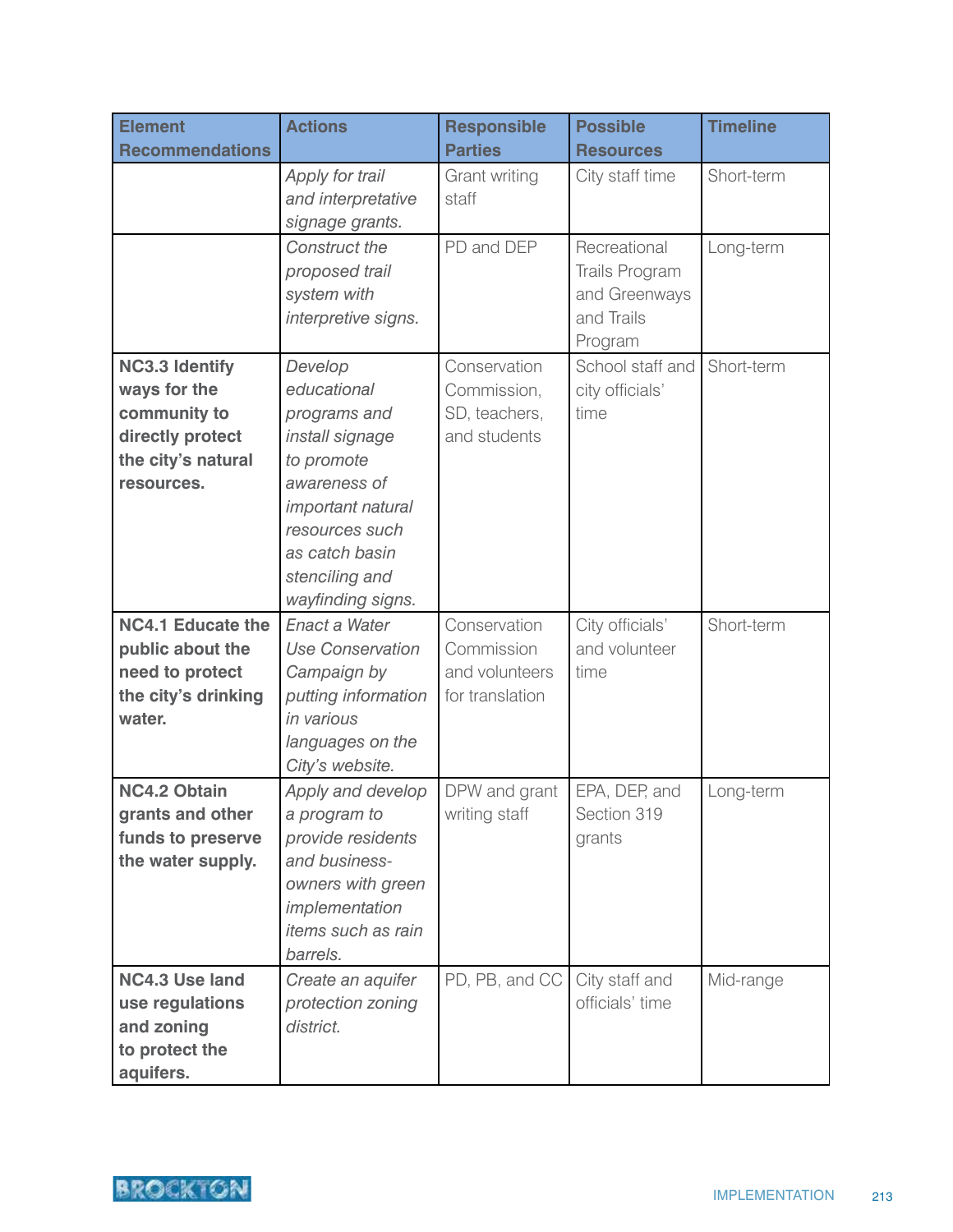| <b>Element</b>                      | <b>Actions</b>                                   | <b>Responsible</b><br><b>Parties</b> | <b>Possible</b>                   | <b>Timeline</b> |
|-------------------------------------|--------------------------------------------------|--------------------------------------|-----------------------------------|-----------------|
| <b>Recommendations</b>              |                                                  |                                      | <b>Resources</b>                  |                 |
| <b>NC4.4 Use best</b>               | <b>Ensure that</b>                               | PD and PB                            | City staff and<br>officials' time | Mid-range       |
| management<br>practices to          | development                                      |                                      |                                   |                 |
|                                     | regulations include                              |                                      |                                   |                 |
| preserve and                        | best management                                  |                                      |                                   |                 |
| protect ground                      | practices to                                     |                                      |                                   |                 |
| and surface water                   | protect water                                    |                                      |                                   |                 |
| resources.                          | resources.                                       |                                      |                                   |                 |
| <b>NC5.1 Protect</b>                | Identify important                               | Conservation                         | City officials'                   | Short-term      |
| remaining                           | unprotected open                                 | Commission                           | time                              |                 |
| important open                      | spaces.                                          |                                      |                                   |                 |
| spaces.                             |                                                  |                                      |                                   |                 |
|                                     | Obtain ownership                                 | PD, CC, and                          | Possible CPA                      | Long-term       |
|                                     | or development                                   | Conservation                         | funds                             |                 |
|                                     | rights for                                       | Commission                           |                                   |                 |
|                                     | unprotected open                                 |                                      |                                   |                 |
|                                     | spaces.<br>Continue                              |                                      |                                   |                 |
| <b>NC5.2 Identify</b>               |                                                  | PD, Health,                          | City staff time                   | Short-term      |
| and support the<br>continuation and | developing and                                   | and Building                         |                                   |                 |
|                                     | <i>implementing the</i><br><b>Brockton Urban</b> | Departments                          |                                   |                 |
| expansion of                        |                                                  |                                      |                                   |                 |
| urban agriculture<br>in Brockton.   | Agricultural Plan.                               |                                      |                                   |                 |
| <b>NC5.3 Ensure</b>                 | Ensure that all                                  | Conservation                         |                                   |                 |
|                                     | information and                                  | Commission                           | City officials'<br>and volunteer  | Ongoing         |
| opportunities<br>are inclusive by   | educational                                      | and volunteers                       | time                              |                 |
| working with                        | materials about                                  | for translation                      |                                   |                 |
| community                           | natural resources                                |                                      |                                   |                 |
| groups to ensure                    | are in multiple                                  |                                      |                                   |                 |
| information is                      | languages.                                       |                                      |                                   |                 |
| disseminated                        |                                                  |                                      |                                   |                 |
| in a variety of                     |                                                  |                                      |                                   |                 |
| languages and                       |                                                  |                                      |                                   |                 |
| dialects.                           |                                                  |                                      |                                   |                 |
| <b>NC6.1 Pursue</b>                 | Continue to                                      | PD and CC                            | City staff and                    | Mid-range       |
| the adoption of                     | promote and                                      |                                      | officials' time                   |                 |
| the Community                       | educate the                                      |                                      |                                   |                 |
| <b>Preservation Act.</b>            | community and                                    |                                      |                                   |                 |
|                                     | City officials' about                            |                                      |                                   |                 |
|                                     | the benefits of                                  |                                      |                                   |                 |
|                                     | the Community                                    |                                      |                                   |                 |
|                                     | Preservation Act.                                |                                      |                                   |                 |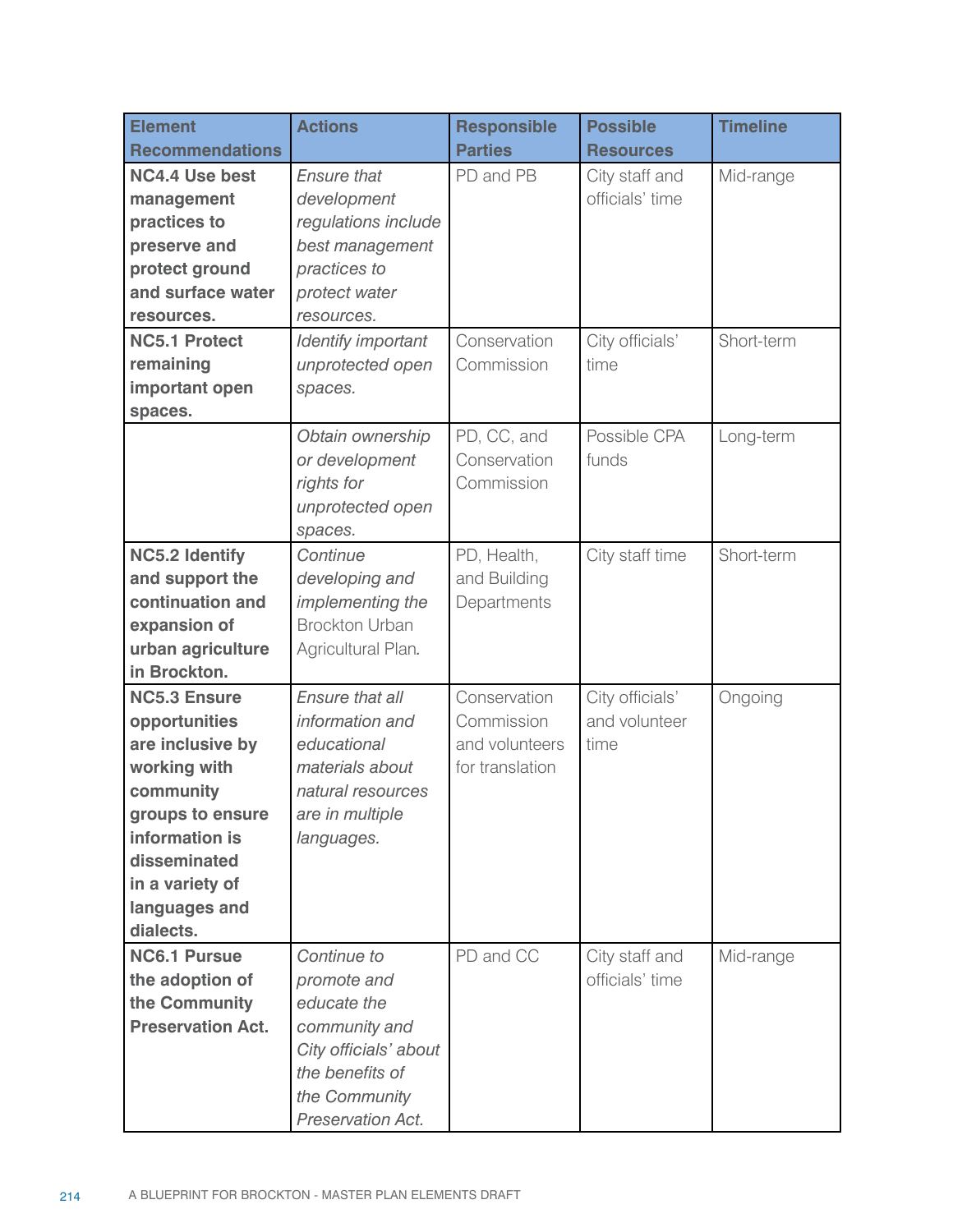| <b>Element</b>            | <b>Actions</b>           | <b>Responsible</b>    | <b>Possible</b>  | <b>Timeline</b> |
|---------------------------|--------------------------|-----------------------|------------------|-----------------|
| <b>Recommendations</b>    |                          | <b>Parties</b>        | <b>Resources</b> |                 |
| <b>NC6.2 Partner with</b> | Collaborate with         | Conservation          | City officials'  | Ongoing         |
| land protection           | Trustees of the          | Commission,           | and              |                 |
| agencies.                 | Reservation, the         | Trustees of the       | organizations'   |                 |
|                           | Department of            | Reservation,          | time             |                 |
|                           | Conservation             | DEP,                  |                  |                 |
|                           | and Recreation,          | MassAudubon,          |                  |                 |
|                           | MassAudubon and          | and the               |                  |                 |
|                           | the Wildland Trust.      | <b>Wildland Trust</b> |                  |                 |
| <b>NC7.1 Provide</b>      | Create a Brockton        | PD, PB, and CC        | City staff and   | Short-term      |
| zoning that assists       | <b>Historic District</b> |                       | officials' time  |                 |
| in the historic           | Commission               |                       |                  |                 |
| preservation of           | (BHDC).                  |                       |                  |                 |
| <b>Brockton's past.</b>   |                          |                       |                  |                 |
|                           | <b>Identify historic</b> | PD and future         | City staff and   | Mid-range       |
|                           | district and             | <b>BHDC</b>           | officials' time  |                 |
|                           | properties.              |                       |                  |                 |
|                           | Create historic          | PD, BHDC, and         | City staff and   | Long-term       |
|                           | district overlays to     | CC                    | officials' time  |                 |
|                           | protect the exterior     |                       |                  |                 |
|                           | of buildings in          |                       |                  |                 |
|                           | historic districts.      |                       |                  |                 |
| <b>NC7.2 Obtain</b>       | Apply for                | Grant writing         | City staff time  | Long-term       |
| funding for historic      | grant funding            | staff and BHS         |                  |                 |
| preservation.             | for historical           |                       |                  |                 |
|                           | preservation.            |                       |                  |                 |
|                           | Become a                 | CC                    | City officials'  | Long-term       |
|                           | Community                |                       | time             |                 |
|                           | <b>Preservation Act</b>  |                       |                  |                 |
|                           | community.               |                       |                  |                 |
| <b>NC8.1 Obtain</b>       | Apply for grant          | Grant writing         | City staff time  | Mid-range       |
| grant funds for           | funding for arts         | staff                 |                  |                 |
| arts and cultural         | and cultural             |                       |                  |                 |
| funding.                  | programs.                |                       |                  |                 |

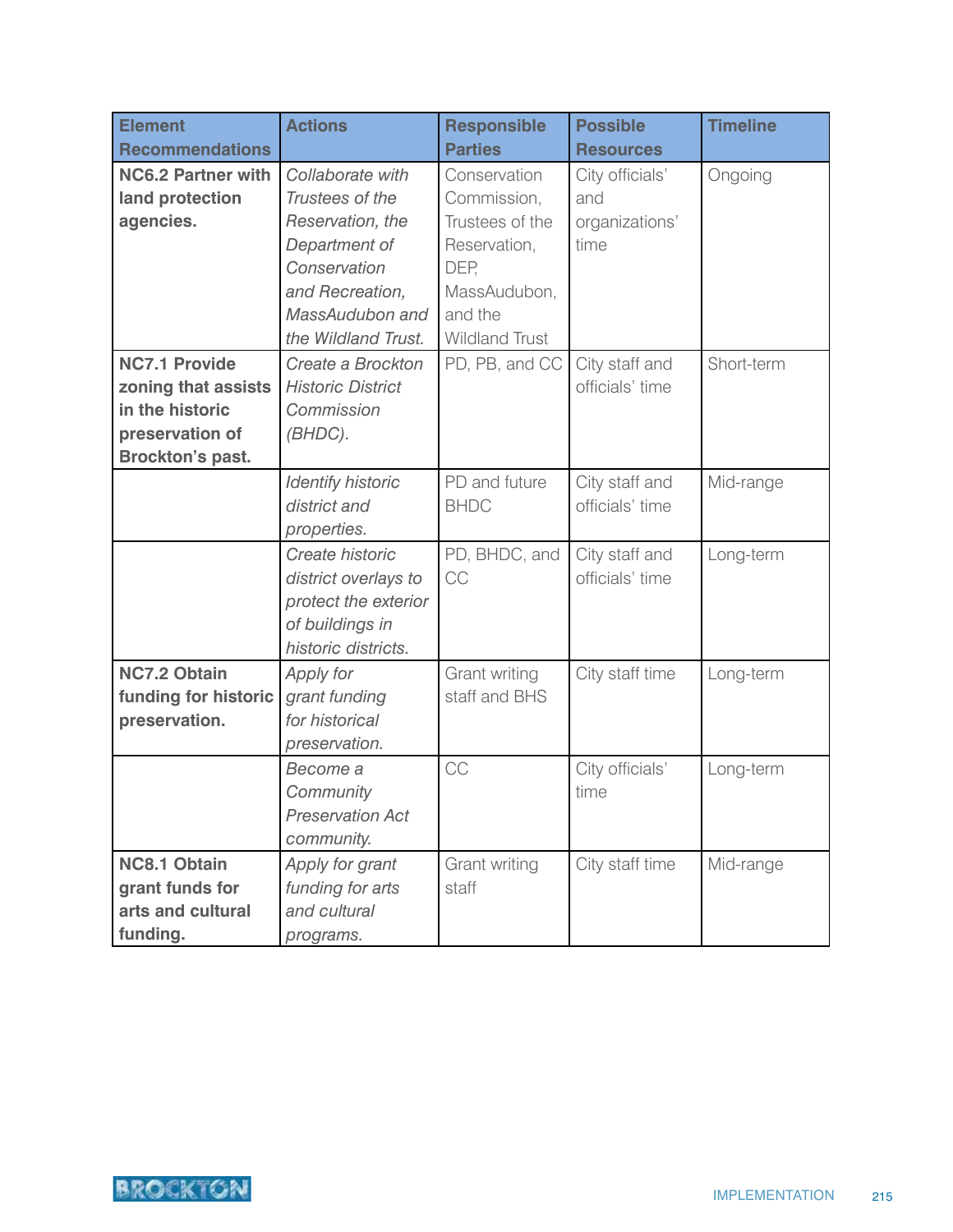| <b>Element</b><br><b>Recommendations</b> | <b>Actions</b>                   | <b>Responsible</b><br><b>Parties</b> | <b>Possible</b><br><b>Resources</b> | <b>Timeline</b> |
|------------------------------------------|----------------------------------|--------------------------------------|-------------------------------------|-----------------|
| <b>NC8.2 Promote</b>                     | Develop a                        |                                      |                                     |                 |
| <b>Brockton's</b>                        |                                  | BHS, B21 and<br><b>MSCC</b>          | City staff and<br>volunteer time    | Mid-range       |
| heritage.                                | marketing strategy<br>to promote |                                      |                                     |                 |
|                                          | <b>Brockton's</b>                |                                      |                                     |                 |
|                                          | heritage.                        |                                      |                                     |                 |
|                                          | Engage students in               | BHS, SD,                             | School staff and                    | Mid-range       |
|                                          | events that relate               | teachers, and                        | volunteer time                      |                 |
|                                          | to Brockton's                    | students                             |                                     |                 |
|                                          | history.                         |                                      |                                     |                 |
| <b>NC9.1 Plan for</b>                    | Create a creative                | PD and BCC                           | <b>NEA</b> creative                 | Mid-range       |
| opportunities                            | cultural plan for                |                                      | placemaking                         |                 |
| for community                            | the city which will              |                                      | grants                              |                 |
| members to                               | <i>involve</i> various           |                                      |                                     |                 |
| showcase their                           | public input.                    |                                      |                                     |                 |
| artwork.                                 |                                  |                                      |                                     |                 |
| <b>NC9.2 Evaluate</b>                    | <b>Identify sites</b>            | PD and BCC                           | City staff and                      | Short-term      |
| areas in the                             | for public art                   |                                      | organization's                      |                 |
| city for artistic                        | <i>installations</i>             |                                      | time                                |                 |
| expression.                              | and additional                   |                                      |                                     |                 |
|                                          | performance art                  |                                      |                                     |                 |
|                                          | spaces.                          |                                      |                                     |                 |
| <b>Services and</b>                      |                                  |                                      |                                     |                 |
| <b>Facilities</b>                        |                                  |                                      |                                     |                 |
| <b>SF1.2 Provide</b>                     | Continue to                      | Mayor and CC                         | General funds                       | Ongoing         |
| police staffing                          | staff the Police                 |                                      |                                     |                 |
| levels consistent                        | Department as city               |                                      |                                     |                 |
| with Brockton's                          | finances allow.                  |                                      |                                     |                 |
| needs and                                |                                  |                                      |                                     |                 |
| applicable State                         |                                  |                                      |                                     |                 |
| standards.                               |                                  |                                      |                                     |                 |
| <b>SF2.1 Place</b>                       | Replace fire trucks              | Mayor and CC                         | <b>CDBG</b> funds                   | Mid-range       |
| a priority on                            | and apparatus.                   |                                      |                                     |                 |
| facilities and                           |                                  |                                      |                                     |                 |
| needs of the Fire                        |                                  |                                      |                                     |                 |
| Department.                              |                                  |                                      |                                     |                 |
|                                          | Continue to                      | Mayor and CC                         | General funds                       | Ongoing         |
|                                          | staff the Fire                   |                                      |                                     |                 |
|                                          | Department as city               |                                      |                                     |                 |
|                                          | finances allow.                  |                                      |                                     |                 |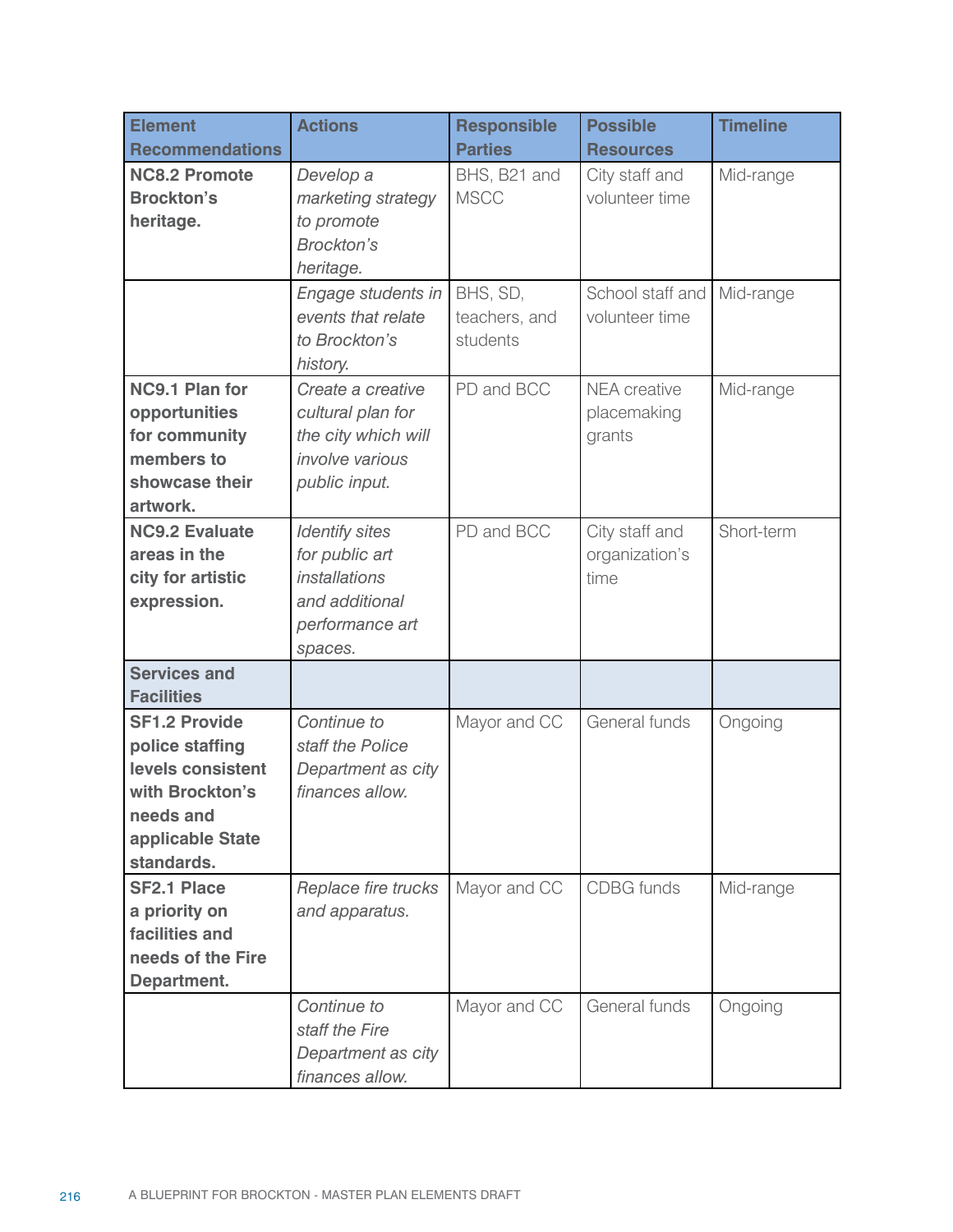| <b>Element</b>                                                                                                                                                                                                                                             | <b>Actions</b>                                                                                             | <b>Responsible</b>     | <b>Possible</b>                                           | <b>Timeline</b> |
|------------------------------------------------------------------------------------------------------------------------------------------------------------------------------------------------------------------------------------------------------------|------------------------------------------------------------------------------------------------------------|------------------------|-----------------------------------------------------------|-----------------|
| <b>Recommendations</b>                                                                                                                                                                                                                                     |                                                                                                            | <b>Parties</b>         | <b>Resources</b>                                          |                 |
| <b>SF2.2 Seek</b><br>funding to expand<br>the operations of<br>branch libraries.                                                                                                                                                                           | Apply for grants<br>to extend hours of<br>operation in library<br>branches.                                | Grant writing<br>staff | <b>Massachusetts</b><br>Board of Library<br>Commissioners | Mid-range       |
| <b>SF3.1 Seek</b><br>innovative<br>methods to<br>provide multi-<br>use community<br>center facilities<br>and programs<br>in dispersed<br>locations.                                                                                                        | Identify municipal<br>properties within<br>the city that<br>can double as<br>local community<br>centers.   | PD                     | City staff time                                           | Short-term      |
|                                                                                                                                                                                                                                                            | Apply for grants<br>to fund expanded<br>programs in<br>community<br>centers.                               | Grant writing<br>staff | City staff time                                           | Short-term      |
| SF3.2 Plan<br>and implement<br>a capital<br>improvement<br>program to expand<br>the number<br>of facilities<br>and distribute<br>community<br>center activities<br>in conveniently<br>accessible<br>locations in<br>different areas of<br><b>Brockton.</b> | Include local<br>community<br>centers throughout<br><b>Brockton</b> in<br>the Capital<br>Improvement Plan. | Finance<br>Department  | City staff time                                           | Short-term      |

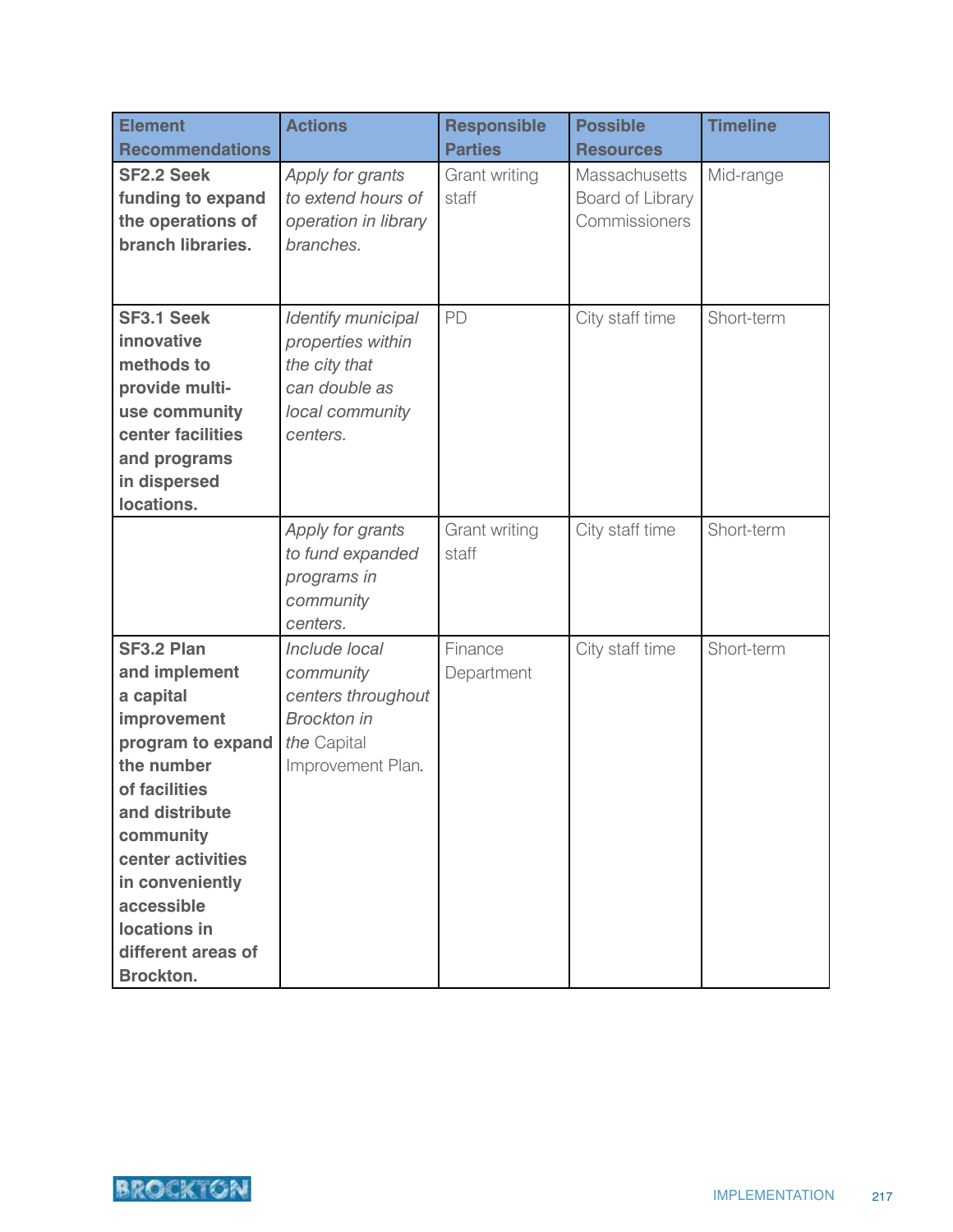| <b>Element</b><br><b>Recommendations</b> | <b>Actions</b>             | <b>Responsible</b><br><b>Parties</b> | <b>Possible</b><br><b>Resources</b> | <b>Timeline</b> |
|------------------------------------------|----------------------------|--------------------------------------|-------------------------------------|-----------------|
| <b>Infrastructure and</b>                |                            |                                      |                                     |                 |
| <b>Utilities</b>                         |                            |                                      |                                     |                 |
| U1. Prepare a                            | Create a digital           | <b>GIS Staff</b>                     | City staff time                     | Short-term and  |
| comprehensive                            | inventory for              |                                      |                                     | ongoing         |
| digital database                         | Geographic                 |                                      |                                     |                 |
| mapping all of the                       | <b>Information</b>         |                                      |                                     |                 |
| City's utilities to                      | Systems (GIS)              |                                      |                                     |                 |
| facilitate improved                      | shape files of             |                                      |                                     |                 |
| planning,                                | water and sewer            |                                      |                                     |                 |
| management and                           | lines, storm drains,       |                                      |                                     |                 |
| maintenance.                             | lighting, sidewalk,        |                                      |                                     |                 |
|                                          | crosswalks, and            |                                      |                                     |                 |
|                                          | access ramps.              |                                      |                                     |                 |
| <b>U2. Maintain</b>                      | Include water              | Finance and                          | City staff time                     | Ongoing         |
| and upgrade                              | system upgrades            | <b>DPW</b>                           |                                     |                 |
| the City's water                         | in the City's Capital      |                                      |                                     |                 |
| supply system to                         | Improvement Plan.          |                                      |                                     |                 |
| keep pace with                           |                            |                                      |                                     |                 |
| current needs and                        |                            |                                      |                                     |                 |
| future standards                         |                            |                                      |                                     |                 |
| associated with                          |                            |                                      |                                     |                 |
| comparable                               |                            |                                      |                                     |                 |
| communities,                             |                            |                                      |                                     |                 |
| including                                |                            |                                      |                                     |                 |
| appropriate water                        |                            |                                      |                                     |                 |
| rates.                                   |                            |                                      |                                     |                 |
|                                          | <b>Monitor water rates</b> | <b>DPW</b>                           | City staff time                     | Ongoing         |
|                                          | in surrounding             |                                      |                                     |                 |
|                                          | communities to be          |                                      |                                     |                 |
|                                          | competitive.               |                                      |                                     |                 |
| <b>U3. Continue</b>                      | Include sewer              | Finance                              | City staff time                     | Ongoing         |
| to upgrade the                           | system upgrades            | Department                           |                                     |                 |
| <b>City's sanitary</b>                   | in the City's Capital      | and DPW                              |                                     |                 |
| sewer system and                         | Improvement Plan.          |                                      |                                     |                 |
| promote programs                         |                            |                                      |                                     |                 |
| addressing                               |                            |                                      |                                     |                 |
| problems of illegal                      |                            |                                      |                                     |                 |
| dumping and use                          |                            |                                      |                                     |                 |
| of the system.                           |                            |                                      |                                     |                 |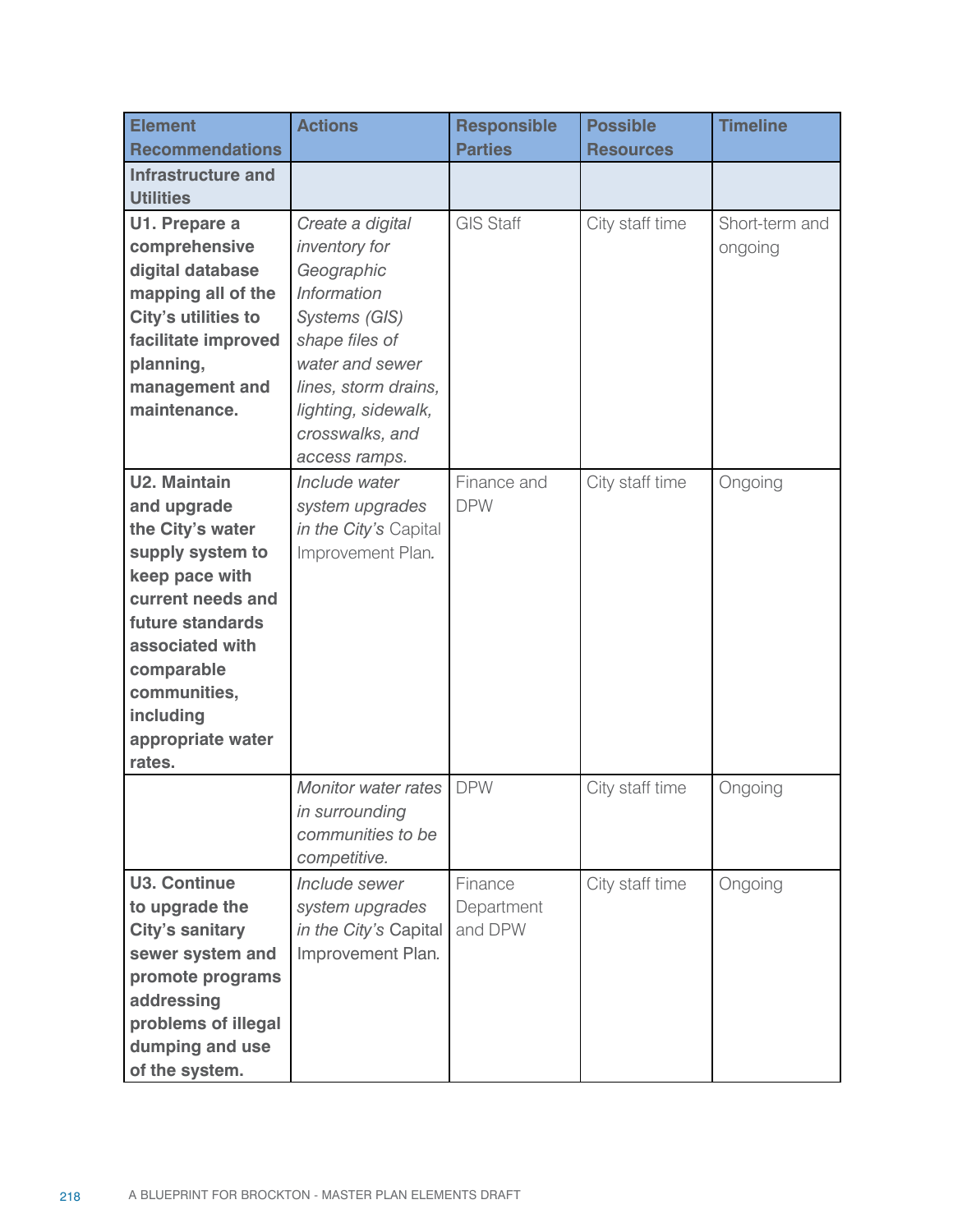| <b>Element</b>                                                                                                                      | <b>Actions</b>                                                                                                                                          | <b>Responsible</b>                                       | <b>Possible</b>                        | <b>Timeline</b> |
|-------------------------------------------------------------------------------------------------------------------------------------|---------------------------------------------------------------------------------------------------------------------------------------------------------|----------------------------------------------------------|----------------------------------------|-----------------|
| <b>Recommendations</b>                                                                                                              |                                                                                                                                                         | <b>Parties</b>                                           | <b>Resources</b>                       |                 |
|                                                                                                                                     | <b>Monitor</b><br>sewer rates in<br>surrounding<br>communities to be<br>competitive.                                                                    | <b>DPW</b>                                               | City staff time                        | Ongoing         |
|                                                                                                                                     | Develop and<br>distribute<br>educational flyers<br>to residents<br>and business<br>owners regarding<br>environmental<br>impacts to the<br>sewer system. | <b>DPW</b>                                               | City staff time                        | Ongoing         |
| U4. Provide for<br>a well-organized<br>program for long-<br>term pavement<br>management of<br>the streets and<br>roads in Brockton. | Develop a long-<br>term pavement<br>management<br>system.                                                                                               | <b>DPW</b>                                               | City staff time                        | Short-term      |
| U5. Identify and<br>address issues<br>associated with<br>the stormwater<br>system.                                                  | Identify flood-prone<br>areas for possible<br>Low Impact<br>Development (LID)<br>projects.                                                              | PD and DPW                                               | City staff time                        | Short-term      |
|                                                                                                                                     | Apply for and<br>develop a coalition<br>of partners to work<br>on educational<br>aspects of the<br>proposed project.                                    | SD, teachers,<br>students, and<br>grant writing<br>staff | City staff and<br>volunteer time       | Mid-range       |
|                                                                                                                                     | <b>Construct LID</b><br>projects.                                                                                                                       | DPW and DEP                                              | EPA, DEP, and<br>Section 319<br>grants | Long-term       |

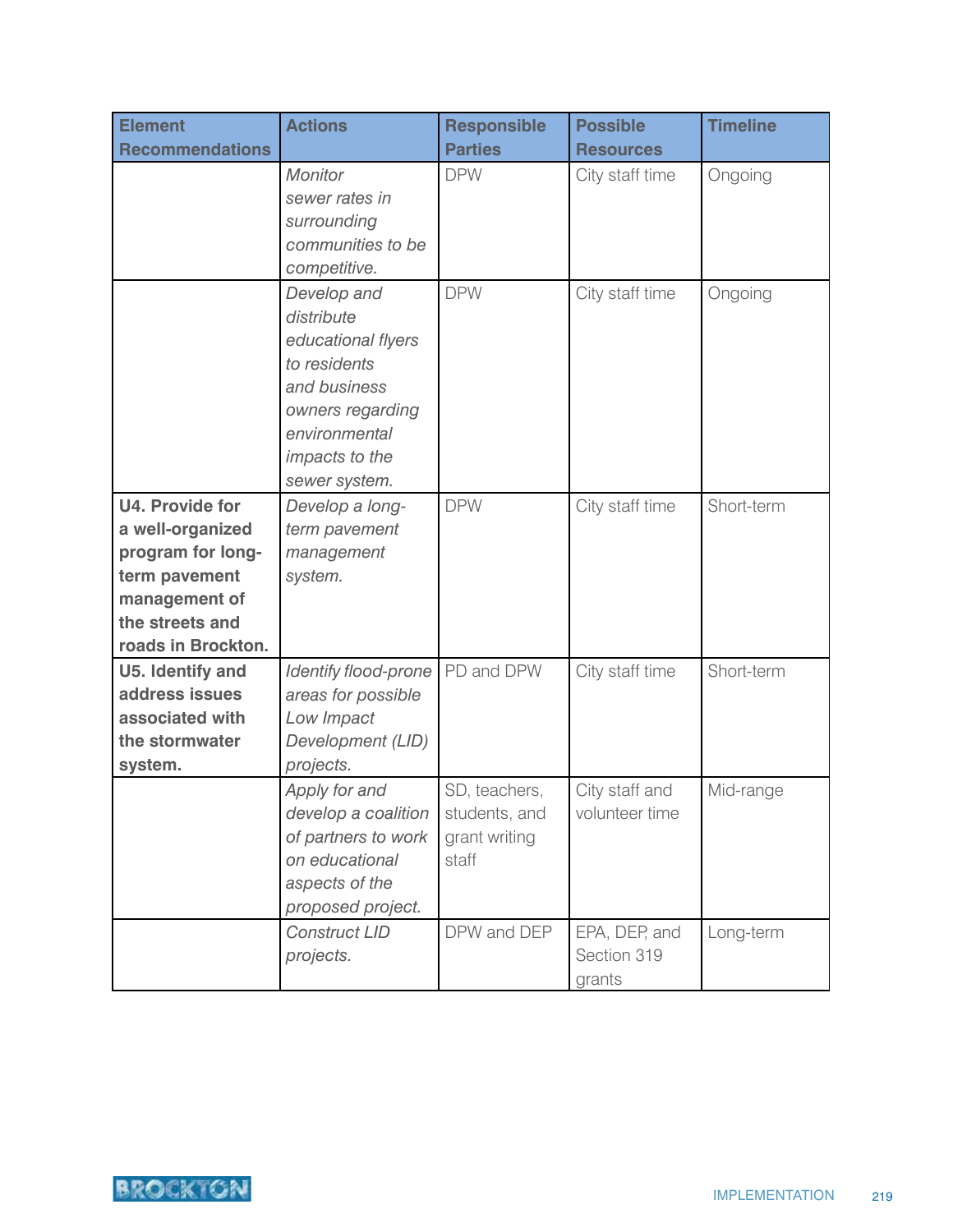| <b>Element</b>                          | <b>Actions</b>                              | <b>Responsible</b>       | <b>Possible</b>  | <b>Timeline</b> |
|-----------------------------------------|---------------------------------------------|--------------------------|------------------|-----------------|
| <b>Recommendations</b>                  |                                             | <b>Parties</b>           | <b>Resources</b> |                 |
| <b>U6. Upgrade</b><br>the City's street | Procure bids or                             | DPW,<br>Procurement      | City staff time  | Short-term      |
|                                         | seek grant funding                          |                          |                  |                 |
| lighting system.                        | to update lights to<br>be energy efficient. | Department,<br>and grant |                  |                 |
|                                         |                                             | writing staff            |                  |                 |
| <b>U7. Keep Brockton</b>                | Continue                                    | PD                       | City staff time  | Ongoing         |
| competitive                             | to monitor                                  |                          |                  |                 |
| through up-to-                          | advancements                                |                          |                  |                 |
| date fiber optic                        | in fiber optic                              |                          |                  |                 |
| communications                          | communications.                             |                          |                  |                 |
| links.                                  |                                             |                          |                  |                 |
| <b>Transportation</b>                   |                                             |                          |                  |                 |
| T1.1 Implement                          | Continue to repair                          | <b>DPW</b>               | General funds    | Mid-range       |
| pavement                                | and improve                                 |                          |                  |                 |
| management                              | existing sidewalks                          |                          |                  |                 |
| and sidewalk                            | and crosswalks.                             |                          |                  |                 |
| management                              |                                             |                          |                  |                 |
| programs to                             |                                             |                          |                  |                 |
| improve the                             |                                             |                          |                  |                 |
| condition of                            |                                             |                          |                  |                 |
| existing roads and                      |                                             |                          |                  |                 |
| sidewalks.                              |                                             |                          |                  |                 |
| T1.2 Develop curb                       | Ensure that new                             | PD and PB                | City staff and   | Ongoing         |
| cut consolidation                       | commercial                                  |                          | officials' time  |                 |
| and shared                              | developments                                |                          |                  |                 |
| parking lots on key                     | on key corridors                            |                          |                  |                 |
| corridors.                              | include curb cut<br>consolidation in        |                          |                  |                 |
|                                         | their site designs.                         |                          |                  |                 |
| <b>T1.3 Consider</b>                    | Work with the                               | PD, MPO, and             | FHA, MassDOT,    | Mid-range       |
| improvements                            | State and OCPC                              | <b>OCPC</b>              | DLTA, and other  |                 |
| to the freight                          | to promote and                              |                          | grant funds      |                 |
| network, including                      | develop a freight                           |                          |                  |                 |
| truck exclusions                        | network study of                            |                          |                  |                 |
| and designated                          | the region.                                 |                          |                  |                 |
| truck routes.                           |                                             |                          |                  |                 |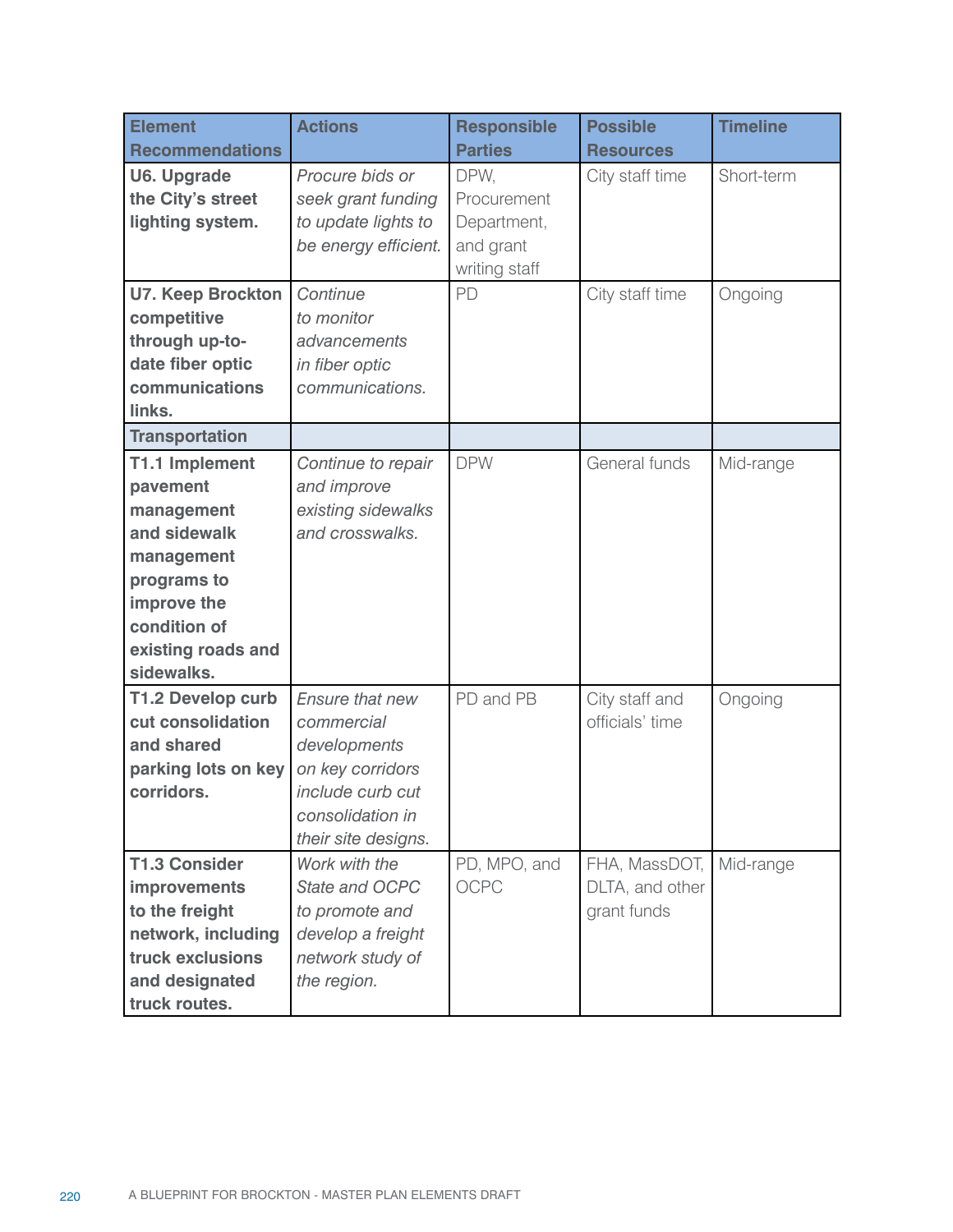| <b>Element</b>                                                                                                                  | <b>Actions</b>                                                                                                          | <b>Responsible</b>                     | <b>Possible</b>                           | <b>Timeline</b> |
|---------------------------------------------------------------------------------------------------------------------------------|-------------------------------------------------------------------------------------------------------------------------|----------------------------------------|-------------------------------------------|-----------------|
| <b>Recommendations</b>                                                                                                          |                                                                                                                         | <b>Parties</b>                         | <b>Resources</b>                          |                 |
| <b>T1.4 Monitor</b><br>potential funding<br>sources to<br>improve and<br>expand Brockton's<br>transportation<br>infrastructure. | Initiate discussions<br>with MPO and<br><b>OCPC</b> regarding<br>potential grants for<br>infrastructure.                | PD, DPW, MPO,<br>and OCPC              | FHA, MassDOT,<br>and other grant<br>funds | Short-term      |
| T2.1 Improve the<br>infrastructure<br>and information<br>to encourage<br>bicycling.                                             | Create a city-wide<br><b>Bicycle Network</b><br>Master Plan.                                                            | PD, DPW, and<br>PB                     | MassDOT and<br><b>DLTA</b> funds          | Short-term      |
|                                                                                                                                 | Improve bicycle<br>parking at the<br><b>MBTA</b> train<br>stations.                                                     | PD and MBTA                            | MBTA and<br>MassDOT funds                 | Mid-range       |
| <b>T2.2 Expand</b><br>the quantity<br>and quality<br>of pedestrian<br>connections.                                              | Perform a<br>pedestrian and<br>signage audit<br>around transit<br>stations and<br>arterial roads in the<br>Downtown.    | PD, DPW and<br>community<br>volunteers | City staff and<br>volunteer time          | Short-term      |
|                                                                                                                                 | Prioritize<br>crosswalks or<br>other pedestrian<br>improvement<br>needs and<br>evaluate places for<br>wayfinding signs. | PD and DPW                             | City staff time                           | Short-term      |
|                                                                                                                                 | Construct<br>crosswalks<br>and pedestrian<br>improvements and<br>install wayfinding<br>signs.                           | DPW and PD                             | CDBG and<br>MassDOT                       | Mid-range       |

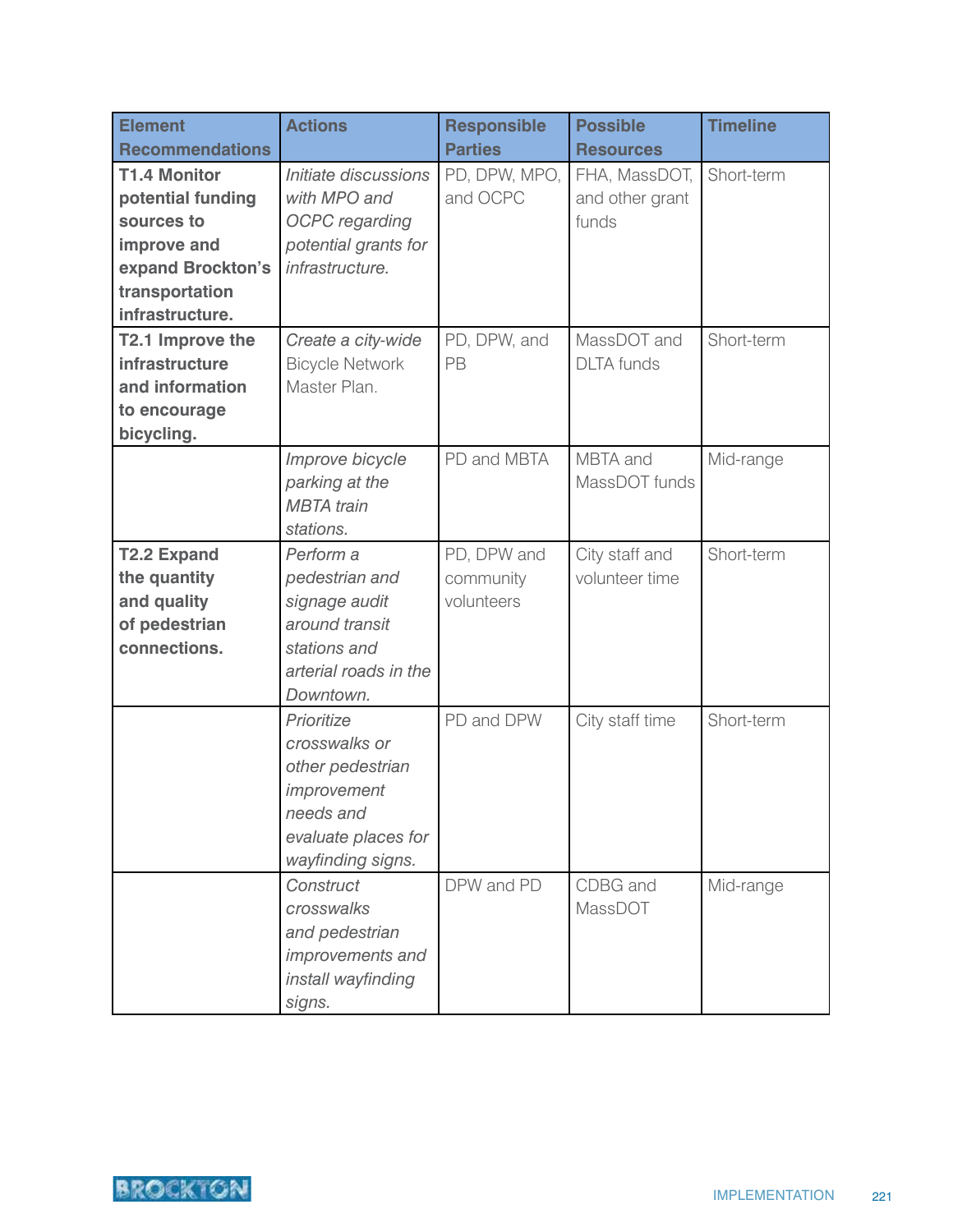| <b>Element</b>                                                                                                                                                                                                            | <b>Actions</b>                                                                                                                                                  | <b>Responsible</b>            | <b>Possible</b>                                              | <b>Timeline</b> |
|---------------------------------------------------------------------------------------------------------------------------------------------------------------------------------------------------------------------------|-----------------------------------------------------------------------------------------------------------------------------------------------------------------|-------------------------------|--------------------------------------------------------------|-----------------|
| <b>Recommendations</b>                                                                                                                                                                                                    |                                                                                                                                                                 | <b>Parties</b>                | <b>Resources</b>                                             |                 |
| <b>T2.3 Advocate for</b><br>the expansion of<br>bus service and<br>convenient routes.                                                                                                                                     | Work with BAT to<br><i>improve routes</i><br>and schedules<br>that best work for<br>the community<br>and coordinate<br>with other services<br>such as the MBTA. | Mayor and CC                  | Officials' time                                              | Short-term      |
| T3.1 Develop a<br><b>Complete Streets</b><br><b>Prioritization</b><br>Plan to apply for<br><b>State funding for</b><br><b>Complete Streets</b><br>projects.                                                               | Prioritize streets for<br><b>Complete Streets</b><br>projects near<br>schools, park, and<br>transit stations.                                                   | <b>DPW</b>                    | City staff time                                              | Short-term      |
|                                                                                                                                                                                                                           | Apply for state<br>funding for<br><b>Complete Streets</b><br>projects.                                                                                          | Grant writing<br>staff        | Complete<br><b>Streets Funding</b><br>Program and<br>MassDOT | Long-term       |
| <b>T3.2 Continue</b><br>participation in<br>the Safe Routes to<br><b>Schools Program</b><br>(SRTS) to promote<br>walking and biking<br>among school<br>age children<br>and create safe<br>conditions along<br>all routes. | Have the School<br>and Police<br>Departments<br>continuing to work<br>with MassDOT on<br><b>SRTS</b> projects.                                                  | SD, Police, and<br><b>DPW</b> | SRTS program,<br>FHA, and<br>MassDOT funds                   | Ongoing         |